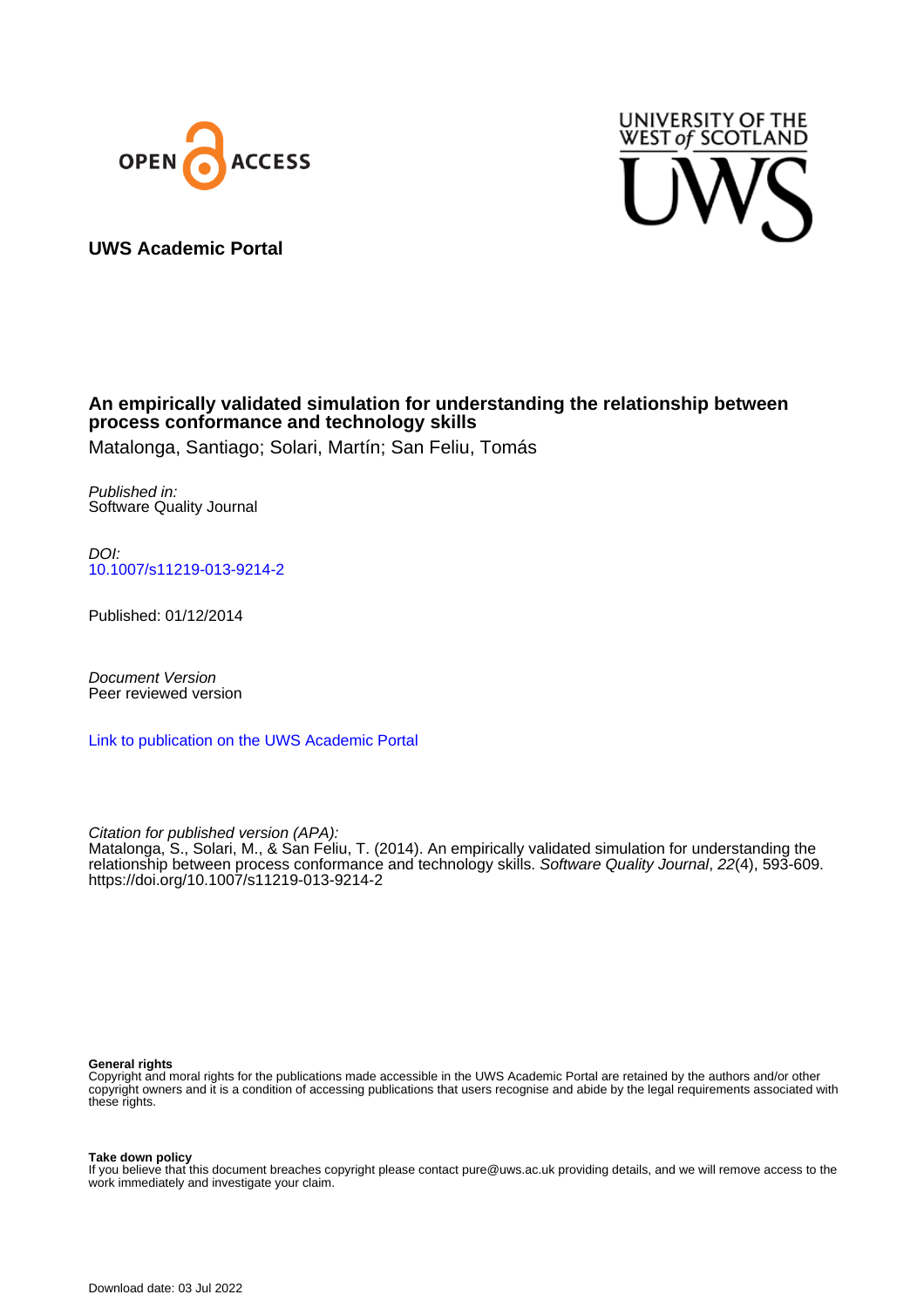# **An empirically validated simulation for understanding the relationship between process conformance and technology skills**

Santiago Matalonga – Martín Solari - Tomás San Feliu

**Abstract**: Software development is a fast-paced environment where developers need constant update to ever changing technologies. Furthermore, process improvement initiatives have been proven useful in increasing the productivity of a software organization. As such, these organization needs to decide where to invest their training budget in. As a result, training in technological update to their workforce or training in process conformance with its productive processes becomes conflicting alternatives.

This paper presents a systemic simulation of a production environment. The objective of this simulation is to understand the changes in behavior when selecting either one of the above training alternative. The simulation has been empirically validated – using statistical process control against the performance baseline of a real software development organization. With the simulation under statistical control and performing like the baseline, the independent variables representing process conformance (process training) and technology skills (skills training), were modified to study their impact on products defects, and process stability. Our results show that, while both variables have positive impact on defects and process stability, investment in process training results process with less variation and with fewer defects.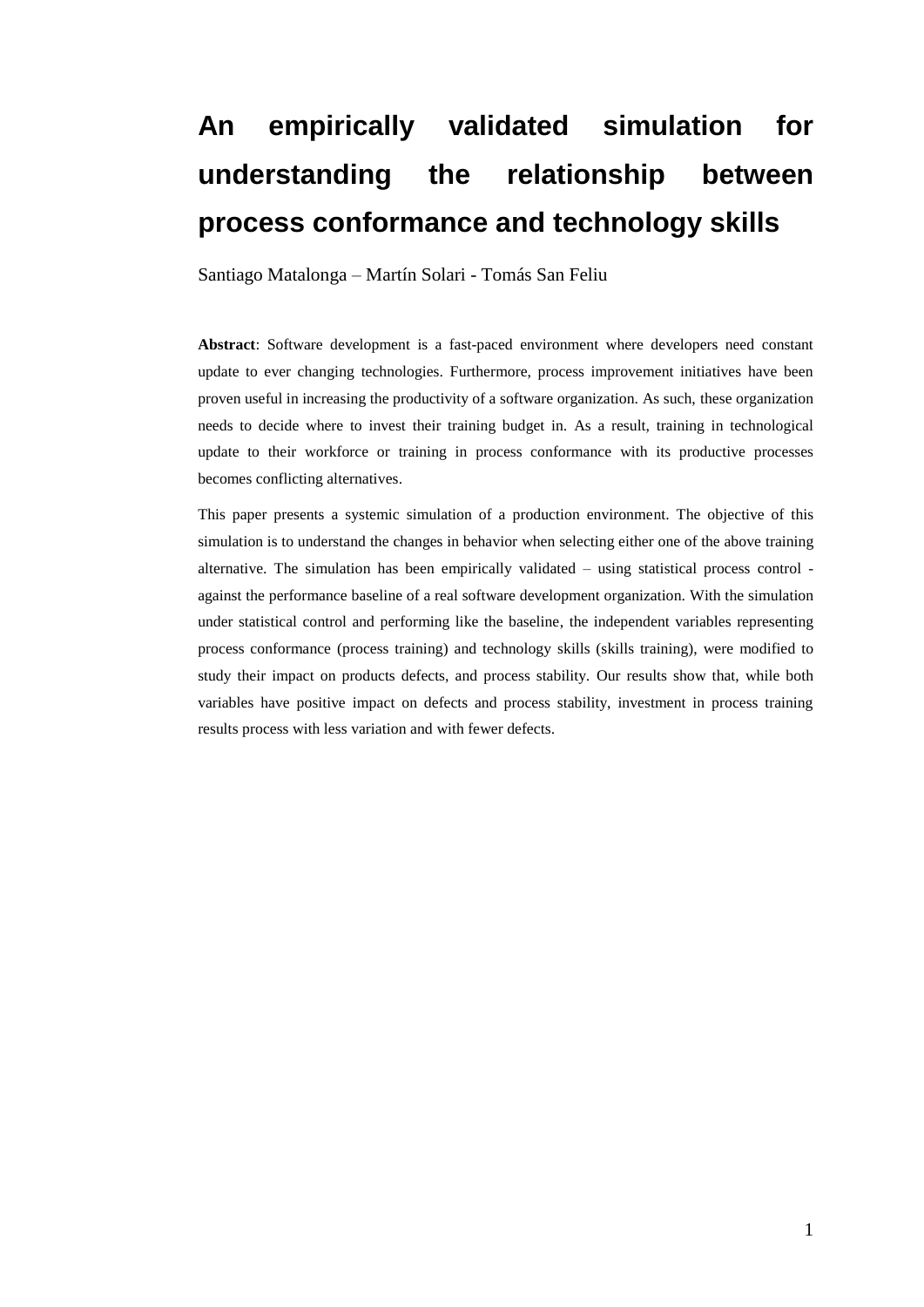*Keywords: simulation; software process improvement; statistical process control*

## *1* **Introduction**

The software development industry is a fast-paced environment with continuing changing technological cycles and ever demanding knowledge requirements for its workforce. For instance, it has been over a decade since the introduction of the .NET framework, and it has already undergone four major revisions. This is an example the need of constant training in order for developers to continue to be competitive in the marketplace.

On the other hand, software process improvement models like ISO 9001:2008 (ISO, 2008) and CMMI (CMMI Product Team, 2010), have grown in popularity and adoption in the recent years (SEI, 2011). Among other things, these models share the vision that training is an effective tool to increase developer's productivity by training them to perform as a described in the organization's standard process.

This paper addresses the question of where to place the training investment for increasing the benefits.

This paper presents a systems dynamic model designed to study the impact on training in a software development process. This model will study the relationship between process conformance (represented by the process training variable) and technological update (represented by the skill training variable). The model will show how a stable process reacts when training is incremented and how these variables affect product variables like non conformances and defects. According to statistical process control, a process is considered stable when only natural causes of variation are present in its output (Florac, Park, & Carleton, 1997).

By taking advantage of data available from a software factory, the simulation was first empirically calibrated to reproduce the behaviour of a software development organization. The calibration was achieved with the use of data from live development projects. By tampering with the independent variables we were able to observe how the behaviour of the system changes. Our results show that, training has more impact if it is placed on process conformance than in technological update.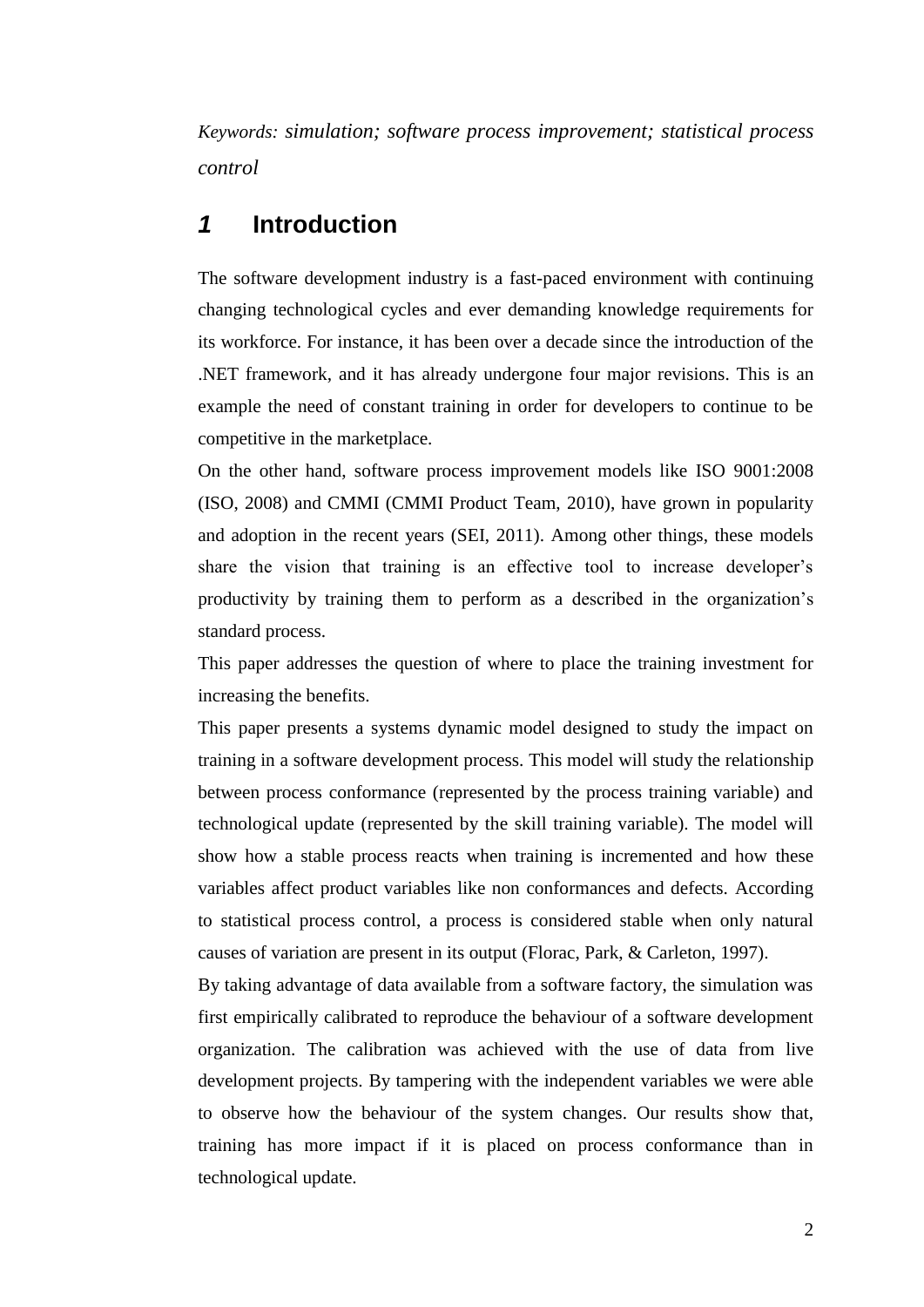This paper is organized as follows; first we describe in sectio[n2.1](#page-3-0) the research available into the use of simulation in software engineering research. Section [2.3](#page-5-0)  presents a short overview of the statistical process control tools that will be used to analyze the model's output.

In section [3 t](#page-6-0)he model is described in detail. Section [3.1 d](#page-6-1)escribes the concepts that have been modelled, while section [3.2 p](#page-7-0)resents the rationale for including and excluding elements of the observer reality. Finally section [3.4 d](#page-11-0)escribes the validation test to which the models' development was subject to.

Section [4 ,](#page-14-0) presents the results of the model execution, and our analysis is presented in section [5 .](#page-17-0)

Finally, threats to validity of our results are described in section [6](#page-18-0) before finishing the paper with our conclusions.

## **2 Background**

## <span id="page-3-0"></span>**2.1 Simulation and system dynamics in software engineering research**

System dynamics was pioneered by the work of Forrester at MIT (Forrester, 1969). It is a discipline which is well suited to address problems in dynamic environments (Senge, 2006) where:

- The system is dynamic as opposed to static.
- It is driven by a mindset of thinking in circles, or loop-causality.
- The system is the cause rather than the effect.

Software production processes are fit for applying systems thinking, since they are highly volatile, non-linear systems (Anderson, 2003; Pfahl & Lebsanft, 1999). In (Kellner, 1999) the authors present a systematic review of the application of system dynamics in the software engineering domain, including examples of studies on: software process improvement; productivity; software quality assurance.

One of the earliest works on system dynamics applied to software engineering is the work by (Abdel-Hamid & Madnick, 1991). In their book, these authors present applications of systems model to software project management. The work by (Madachy, 2008), focused on modeling the dynamics of a software production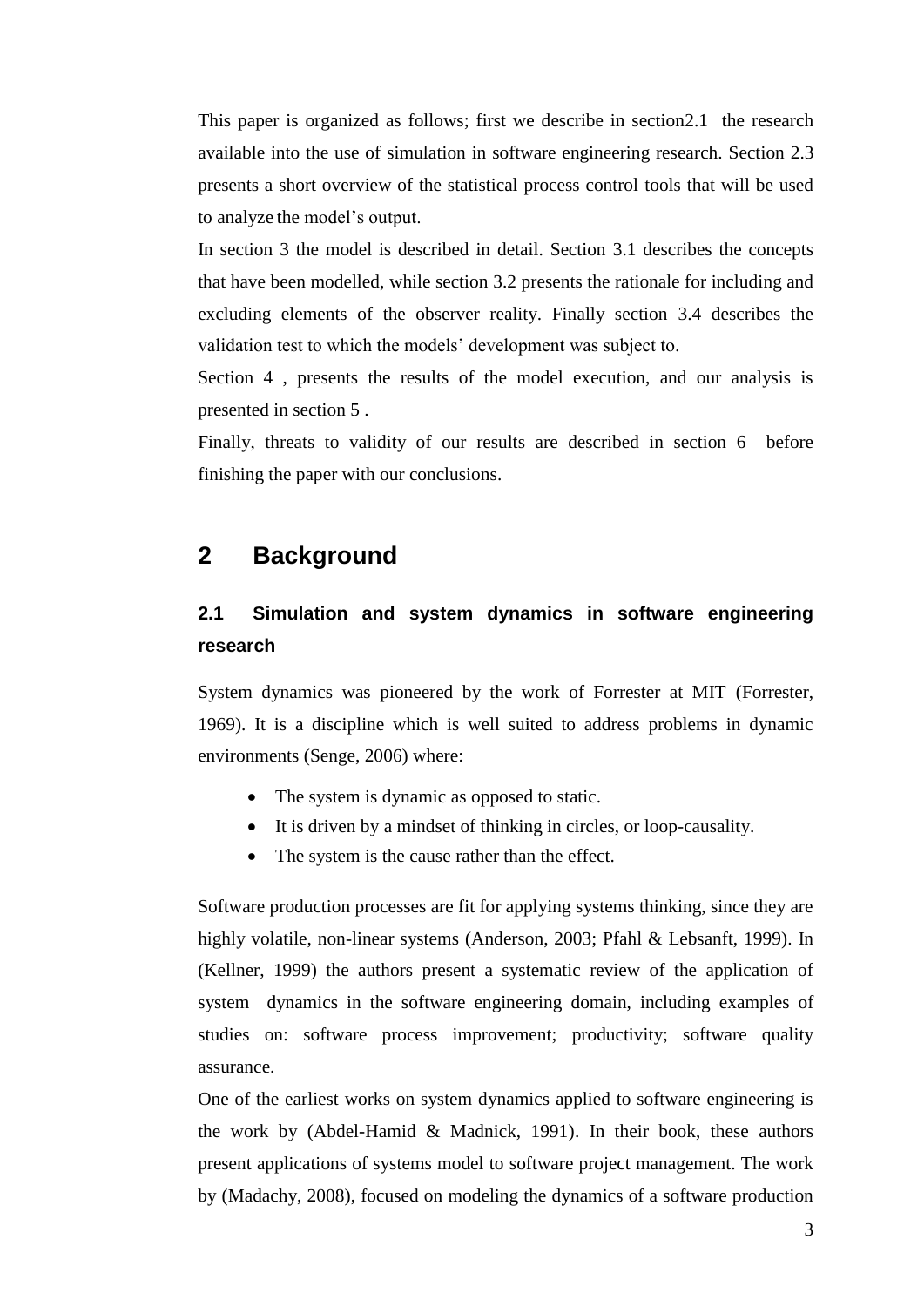process, and to provide a way to enable practitioners to acquire practical knowledge about the dynamics of their software process by studying, reproducing and enhancing the models provided in his book.

Furthermore, there has recently been increased interest in using simulation models, among them system dynamics models, as theory building constructs. For instance (Cocco, Mannaro, Concas, & Marchesi, 2011), developed a systems dynamics model to compare traditional vs. agile practices. Furthermore, the empirical software engineering community has also identified simulation models, in general, as a cost effective alternative to experiments with human subjects (Barros, Werner, & Travassos, 2000).

To the best of our knowledge, there have been no attempts at using a systems dynamic model to study the impact of training on defects and process stability. Specifically our research question is: How does a stable process reacts when process conformance or technological skills have been improved by training?

#### **2.2 Elements of a systemic simulation**

Systemic simulations try to answer how a model behaves through time. These models are usually represented by a set of differential equations, which represent the how the quantities being modeled evolve through time (Müller & Pfahl, 2008). There are three basic information items that are used to create a systems model: stocks, flows, and information links. Stocks are repositories of products, or information. For instance, [Fig 1](#page-4-0) presents a stock containing software defects. Usually, the degree to which a stock is "painted" represents how full that stock is in the simulation.



<span id="page-4-0"></span>Fig 1 Example of a stock

Flows interconnect stocks or the outside world (represented by the cloud in [Fig 2\)](#page-5-1) of the simulation with another stock. A flow establishes the rate in which the stock is filled or emptied. [Fig 2](#page-5-1) represents how coding injects defects into the product defect stocks.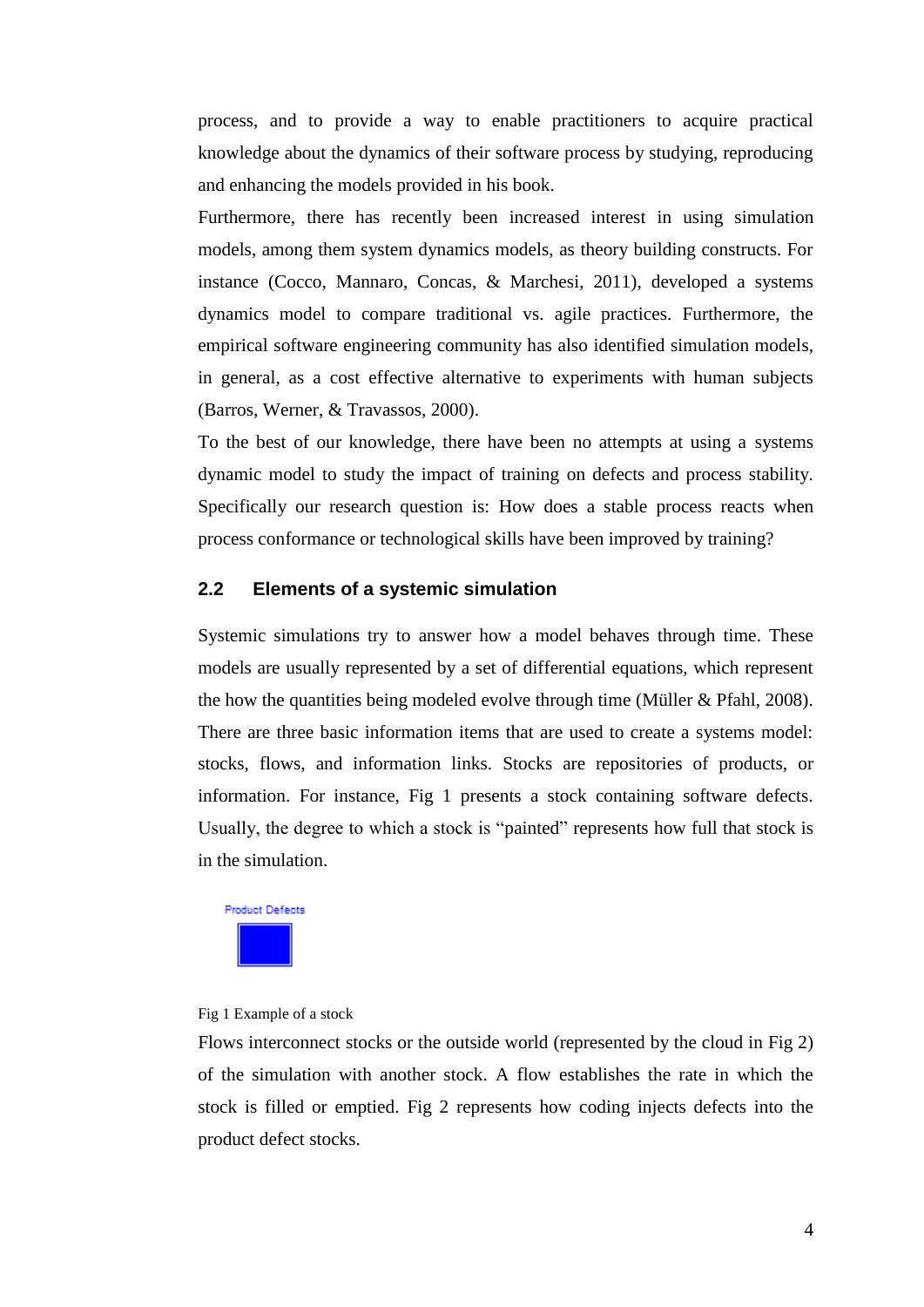

#### <span id="page-5-1"></span>Fig 2 Example of a flow

Finally, information links are non physical relationships that occur between flows or stock and flows. For instance, [Fig 3](#page-5-2) shows that the number of products defects impacts the probability of finding them by a testing team. By convention, names of flows are gerunds, in order to indicate that an action is taking place.



<span id="page-5-2"></span>Fig 3 Example of an information link

Although there are others shapes that can be used within a systems dynamic model(Madachy, 2008), these are the only ones that were used within the model presented in this paper.

#### <span id="page-5-0"></span>**2.3 Evaluating process capability**

Statistical Process Control (SPC) is an economical way of managing a process output (Shewhart, 1980). The idea is to obtain measures of a process' output in order to make sure that it operates within its specification levels.

Process capability is defined as the ability of the process to produce an output within the specification limit (Pyzdek, 2003). The process capability indexes determine the goodness of a process output when compared to its specification limits. In this work we will use the following process capability index to compare the results of the different simulation runs.

$$
C_{pk} = \min(\frac{USL - \bar{x}}{3\sigma}, \frac{\bar{x} - LSL}{3\sigma})
$$
Where:

- USL represents the upper specification limit
- LSL represents the lower specification limit
- $\cdot$   $\bar{x}$  represents the mean
- $\sigma$  Represents the standard deviation of the sample.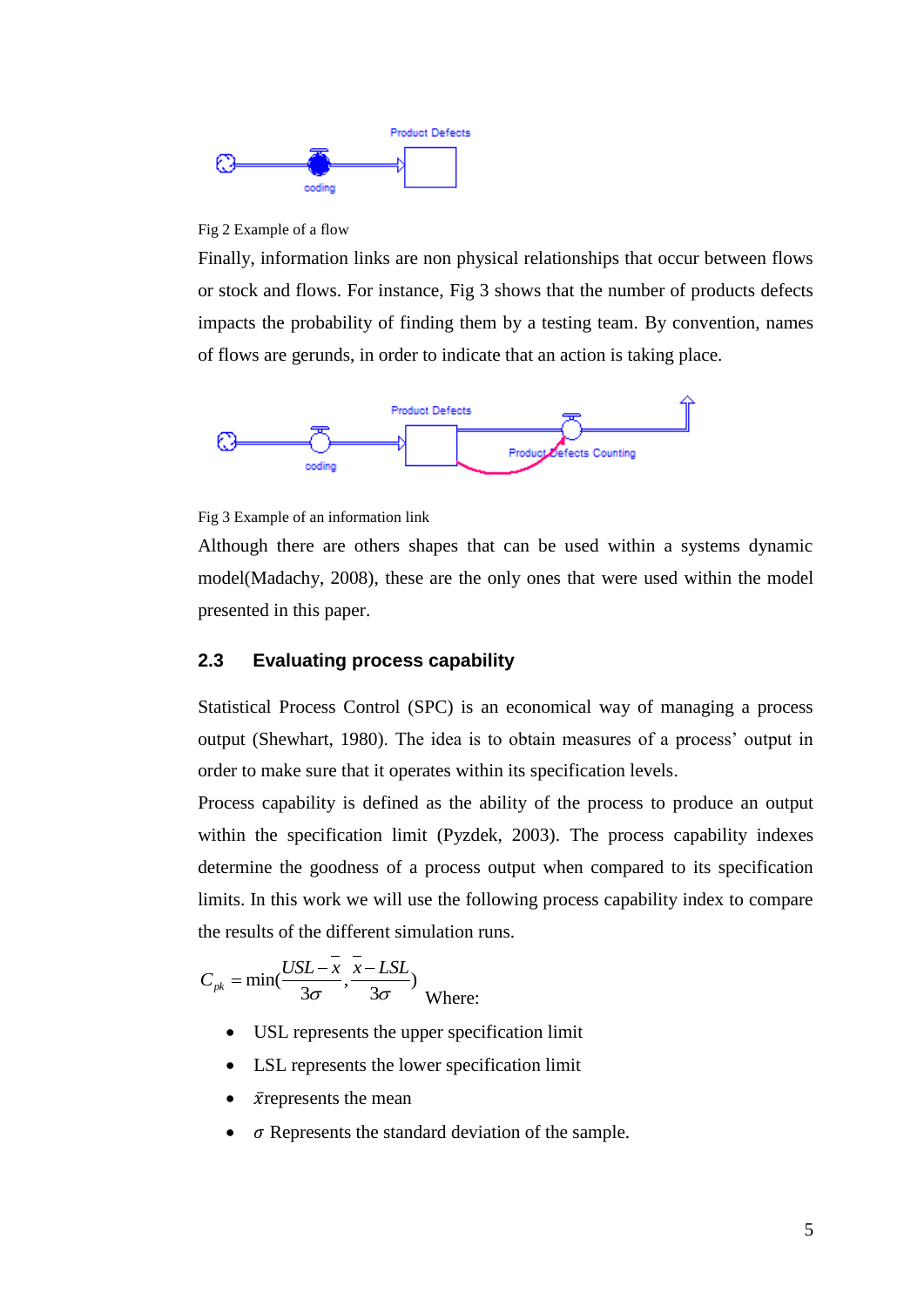The higher the  $C_{pk}$ , the most likely the process output is to fulfill its specification goals (Pyzdek, 2003). The  $C_{pk}$  index will be used to determine if process capability improves when compared to the empirical dataset.

Furthermore, run charts will be used to visually evaluate if different runs of the simulation changes the output. We will observe if there is a shift in the control limits of the run charts take that as a signal of a change in behavior of the process (Florac et al., 1997).

## <span id="page-6-0"></span>**3 Design and development of the simulation model**

#### <span id="page-6-1"></span>**3.1 Software engineering concepts included in the model**

As we have mentioned, the intention of the model is to understand the interactions between defects and process conformance. In this section we will define these concepts:

#### Process conformance

According to the ISO 9000 standard, conformance is understood as deviations from the quality plan - clause 4.17 (ISO, 2008). Nevertheless, process conformance is not formally defined, apart from mentioning the importance of the correct execution of the defined processes and approved operational standards. ISO 19011, which is a guideline for performing audits on a quality management system, defines a non-conformance as "the non-fulfilment of a specified requirement"(ISO, 2000). Likewise, the CMMI model does not explicitly define the term non-conformance. Nevertheless, it does mention that process nonconformances are the typical output of an objective audit into the organization's processes.

In this work, we will define "non conformance" as an individual incident that has been raised during a process audit – a deviation from what has been defined in the standard process. It will be the variable used to measure process training in the simulation.

#### Software defects

Software engineering literature has dealt with the definition of the term "defect". The IEEE 610.12-1990 standard makes a comprehensive distinction between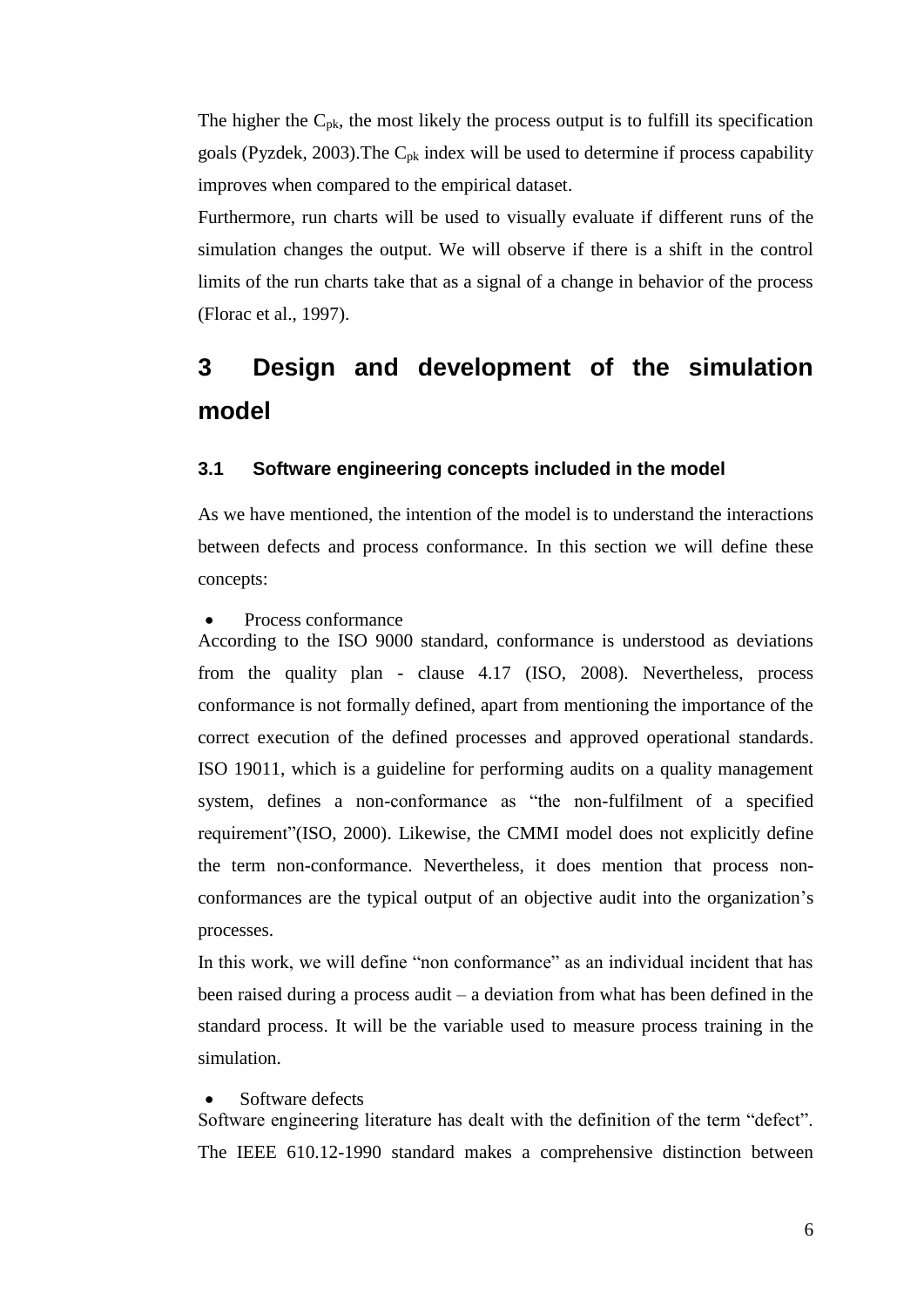defect, error and fault (IEEE, 1990). Six Sigma provides a vision of defect from the perspective of the customer (Pyzdek, 2003).

In this work we will take a more general definition of a defect. We will use the definition that is used in the software factory were we have conducted our study. This is, a defect is defined as an inconsistency between software requirements and the software under execution. Defects are detected by an independent functional testing team.

Relationship between non-conformances and software defects.

Understanding this relationship is one of the contributions of the model, but at the same time one of the main design decisions taken.

First of all, a characteristic of non conformances is that they can happen at any point of the lifecycle of the projects. Nevertheless, they will go unnoticed until they are revealed by process audits.

When team members execute an organization's process in order to build software they are bound to skip or short cut the process at some point during the lifecycle. And, unless training has been specifically put in place to prevent this, the team member will continue to short cut the process until an audit reveals the short cut, or he understands the need for the process through training (Pfahl, Klemm, & Ruhe, 2001).

In CMMI, investment in process audits or process conformance is supported by the idea that if processes and business needs are aligned, those projects who follow the defined process should commit fewer defects. In this work we will take this assumption as a valid premise.

#### <span id="page-7-0"></span>**3.2 Design requirements**

An essential model requirement is that it should provide an accurate and accepted representation of the reality under study. In this case, we are modeling the software development process of a software organization – a software factory that specializes in .NET technologies.

Furthermore, it is a design requirement that the model mimics the reality under study both in structure and behavior.

To validate the first restriction, a set of qualitative questions will tested against the model to assess is depiction of the reality (see section [3.4.1 \)](#page-11-1).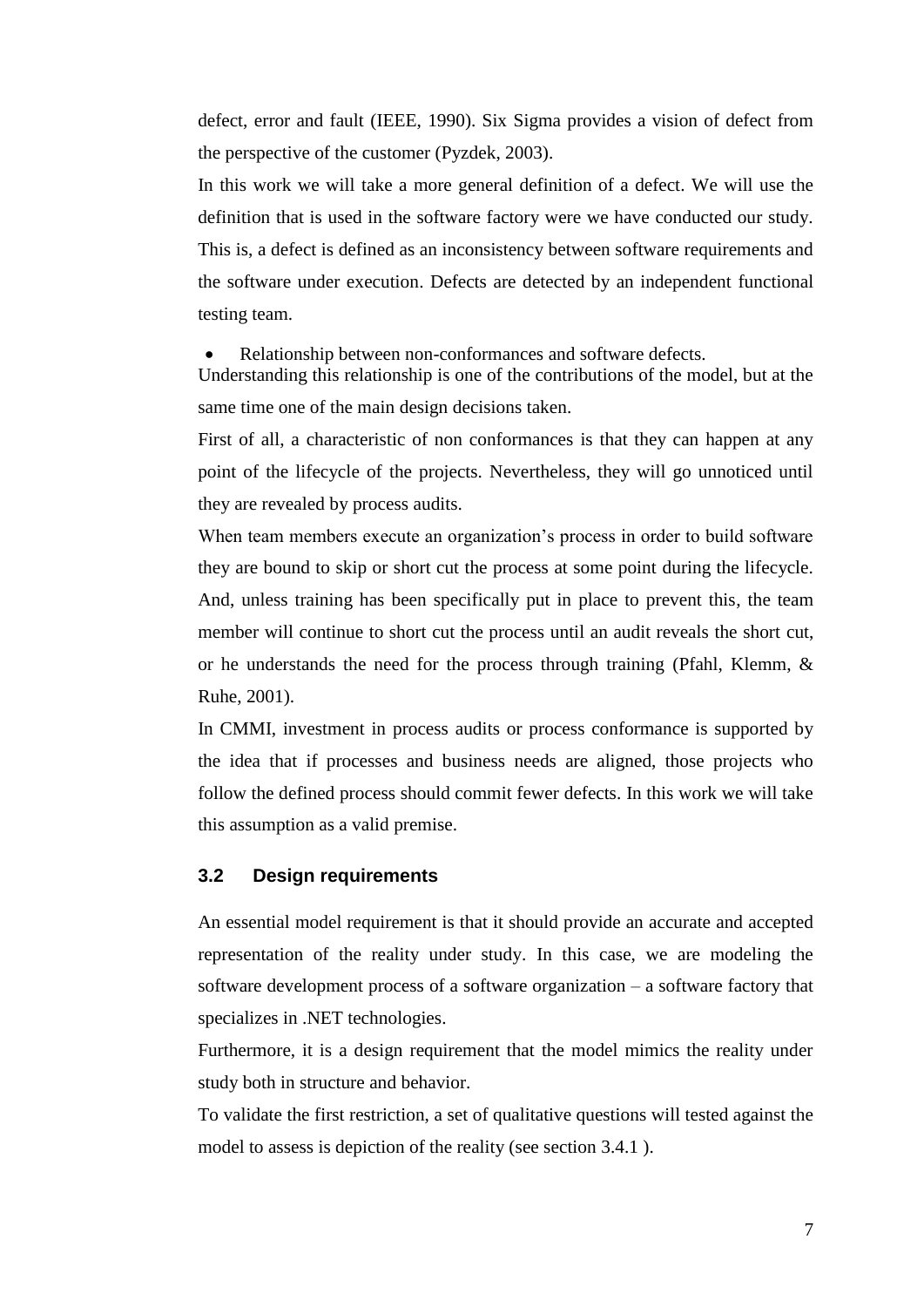In addition to this, in its initial state, the model should *behave as the empirical dataset* - taken from the same software factory (see [Table 1\)](#page-8-0). In order to determine this, we will apply the following SPC criteria: the model in its initial execution should produce output that lies within the control limits of the data set.

<span id="page-8-0"></span>

| <b>Project</b> | <b>Number of Non Conformances</b> | <b>Product Size</b> | <b>Total Defects</b> |
|----------------|-----------------------------------|---------------------|----------------------|
|                |                                   |                     |                      |
| Project 1      | 8                                 | 354                 | 186                  |
| Project 2      | 11                                | 296                 | 125                  |
| Project 3      | 16                                | 918                 | 431                  |
| Project 4      | 13                                | 722                 | 174                  |
| Project 5      | 9                                 | 749                 | 216                  |

#### **3.3 Design rationale**

This section describes the model and the decisions that drove its design. [Table 2,](#page-8-1) presents a qualitative description of the main characteristics of the model.

<span id="page-8-1"></span>

| <b>Scope</b>    | The model will represent an instance of a project                                                                                     |
|-----------------|---------------------------------------------------------------------------------------------------------------------------------------|
| Audience        | Senior management, training managers and process improvement                                                                          |
|                 | groups within software development organizations.                                                                                     |
| Required        | Basics of process improvement and knowledge of process                                                                                |
| knowledge       | improvement models. In our case we are using CMMI<br>terminology.                                                                     |
|                 | Systems modeling basics, including understanding of the<br>$\overline{\phantom{a}}$<br>concepts of stock, rate, and information link. |
| Research        | Is it better to invest training effort on technology skills or on process                                                             |
| question        | compliance?                                                                                                                           |
|                 | Variables under skills training and process training.                                                                                 |
| study           |                                                                                                                                       |
| Model variables | Software defects, project non conformances, product size.                                                                             |

The model is presented in [Fig](#page-9-0) 4. Following the advice by (Pfahl & Lebsanft, 1999) we will discuss the main design decisions taken during the model development process.

The model is vertically divided in three distinctive areas: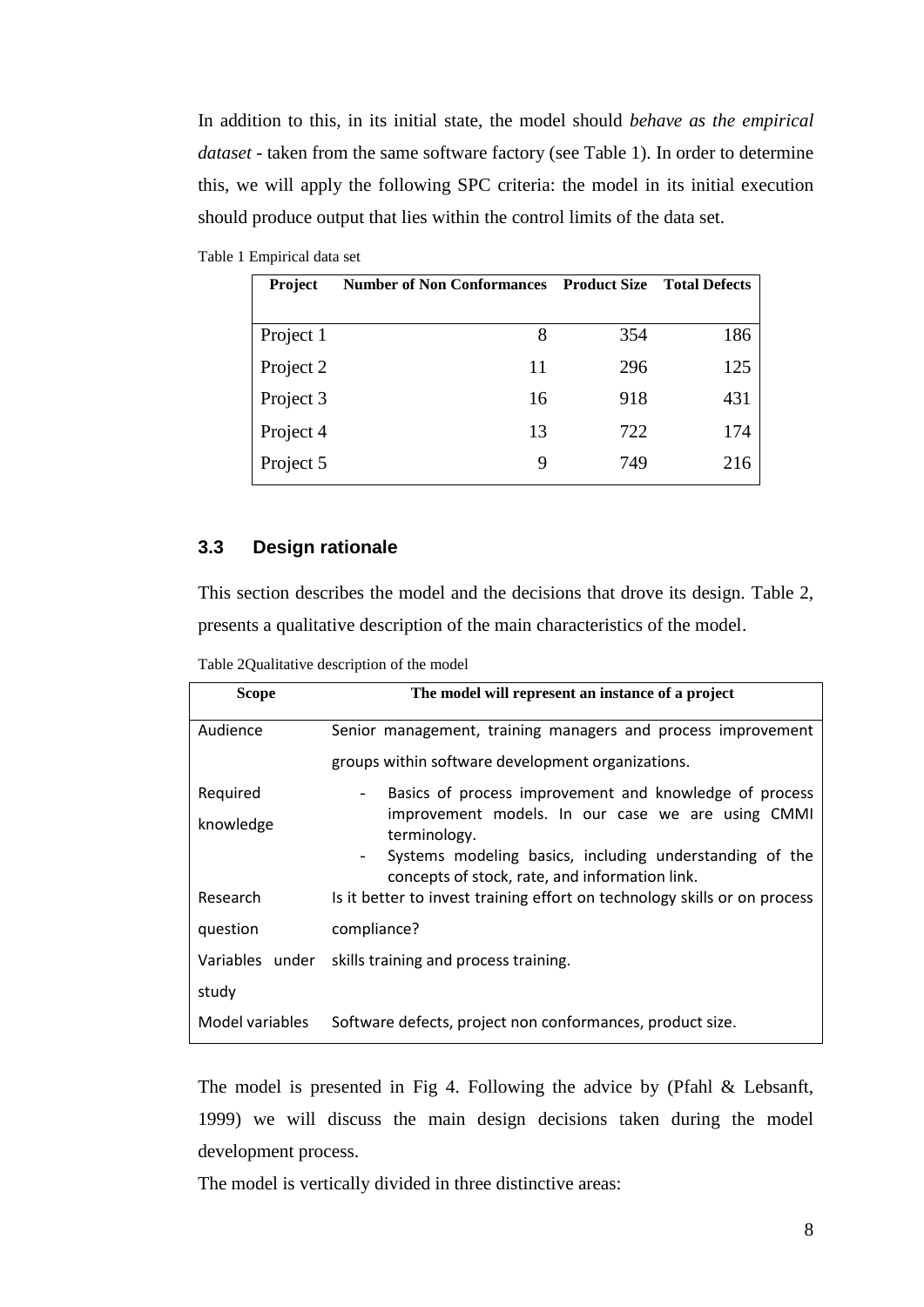- The non-conformances area (top swim lane).
- The defect accumulation area (middle swim lane).
- The product size area (lower swim lane).



#### <span id="page-9-0"></span>Fig 4 Systems model

The top swim line of [Fig](#page-9-0) 4 presents the non-conformances area. As we mentioned in the previous section, either if team members are deliberately short cutting the process, or if they have honestly skipped it, non conformances will not be detected until an audit has been executed. This reasoning lead to the following assumption: there is a delay in the feedback cycles for non conformance. They depend on when the audit has been scheduled. To accommodate this in the simulation, each iteration of the simulation will represent and individual project. Feedback on non-conformances is visible on a project by project timeline. This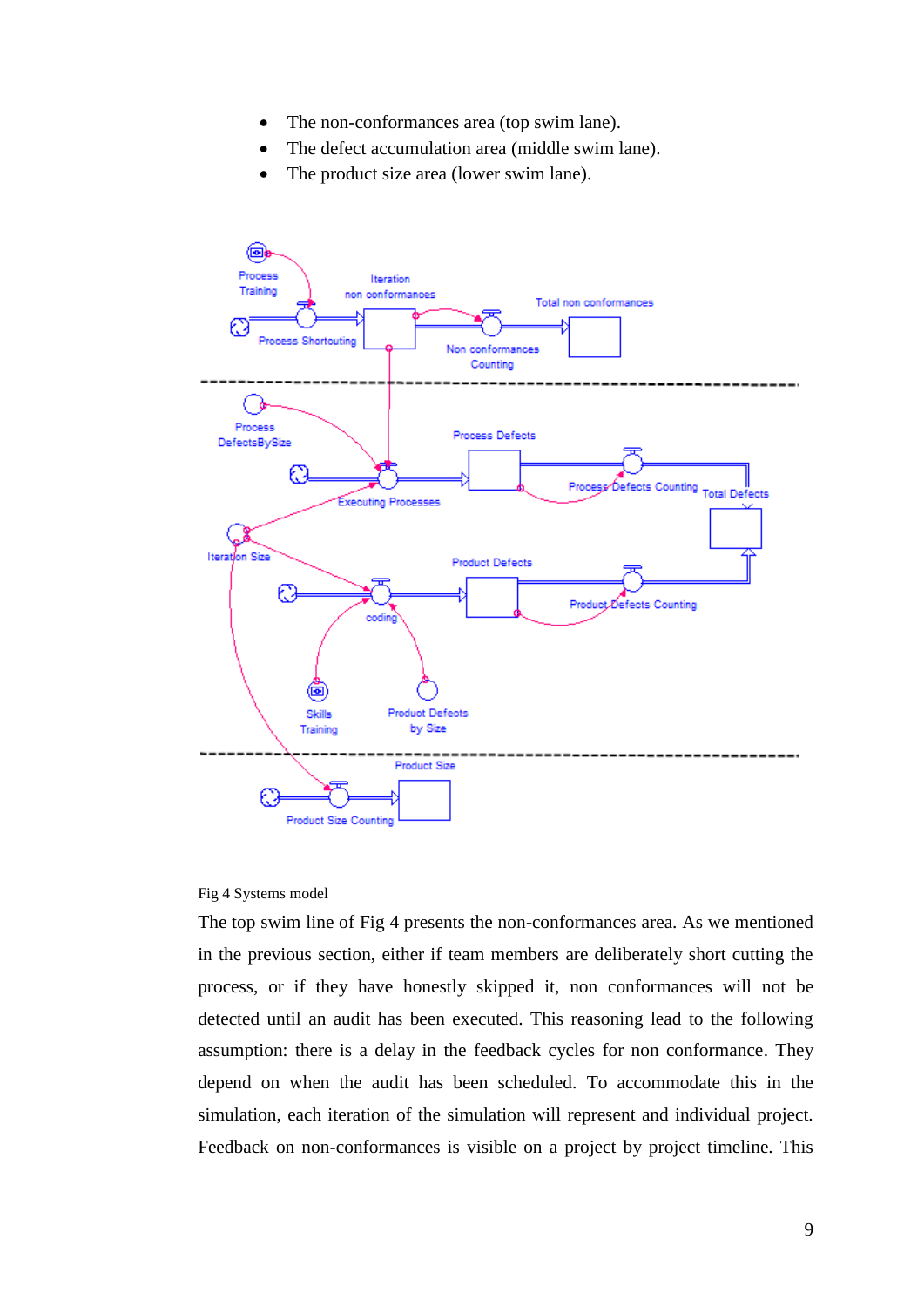will be contempleted in the simulation as we modify the independent variables (see [Table 3\)](#page-11-2).

The middle swim lane of [Fig](#page-9-0) 4shows the product defect area. Product defects are divided in two flows: those who have been influenced by process defects and those that arise from software engineering activities. This is a distinction that has its roots on how the organization classifies non conformances; they have designed a taxonomy that assigns each non conformance to a CMMI process area (CMMI Product Team, 2010).

The lower part represents the software production process (requirements, design, code and test). To balance simplicity and maintain the focus in the research question we decided to make no distinction into where in the production process the defect is injected. It could have been feasible to take this into account in our model, since it has already been modeled in (Madachy, 2008), but it was deemed unnecessary since because modeling the production process is not focus of our research question. Likewise, it was also decided not to include the work feedback cycle within this model. Nevertheless, in (Matalonga & San Feliu, 2009) we presented a systems model to understand the effects on defect classification, detection and rework for this same software factory.

The upper part represents the defects that arise from the execution of the software process. This flow represents process non-conformances that the process has transformed into defects in the software product.

Finally, the lower swim line of [Fig](#page-9-0) 4 shows the stock that is used to count the total size of the project. The *Product Size Flow* takes input from the *Iteration Size variable* which has been adjusted to produce outputs according to the empirical data set.

The last important item contemplated in the model is the relationship between defects and non-conformances. This is represented by the information link between the *Iteration non conformances* stock and the *Executing Processes* rate.

During a previous observation of the same software factory we statistically demonstrated that non-conformances and process related defects were positively correlated (Matalonga & San Feliu, 2010). With the data presented in [Table 1,](#page-8-0) the Pearsons' correlation coefficient, between *Total non conformances* and *Total Defects*, is significant at 0.88. Our interpretation is that non-conformances act like an amplifier of production defects. Therefore, the more non-conformances a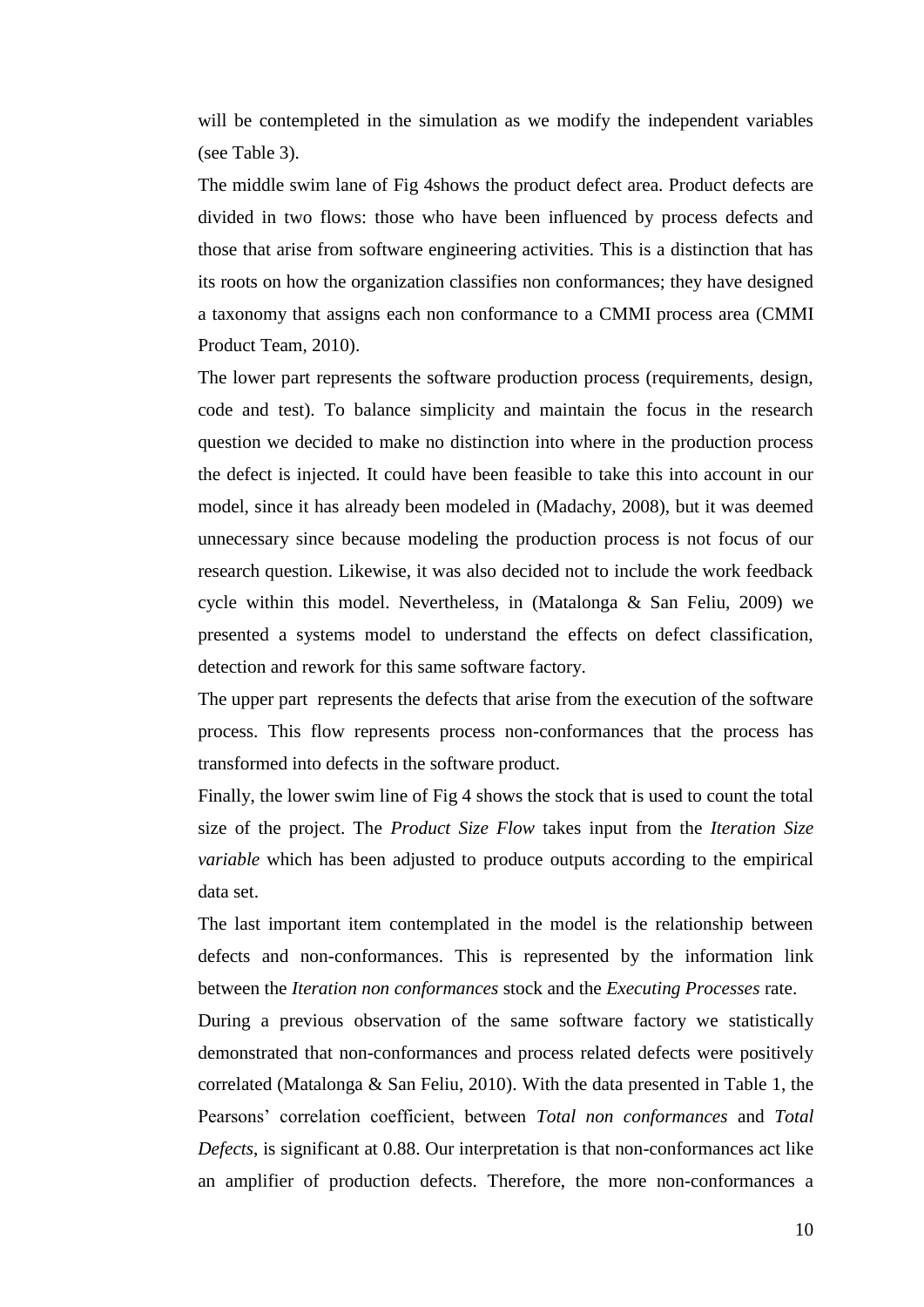project commits, the more defects a project injects. The direction from non conformances to defects is result of the assumption that processes and business are aligned.

Finally, [Table 3](#page-11-2) presents the definition of the variables included in the model. The leftmost column indicates which variables will be modified in the simulation to study the behavior under different values.

<span id="page-11-2"></span>

| Table 3 Description of variables included in the model |  |
|--------------------------------------------------------|--|
|--------------------------------------------------------|--|

| <b>Variable</b>           | <b>Definition</b>                                           | <b>Modified in</b> |
|---------------------------|-------------------------------------------------------------|--------------------|
|                           |                                                             | the scenarios      |
| <b>Process Training</b>   | A measure of resources skills while executing the           | Yes                |
|                           | process of the project.                                     |                    |
|                           | It is predefined before the execution of the scenario.      |                    |
| <b>Defects</b><br>Process | Process defects injected by size of the iteration.          | No.                |
| by Size                   | First estimated from the empirical data set, and            |                    |
|                           | adjusted during model development                           |                    |
| <b>Iteration Size</b>     | A Normal distributed variable representing the size of      | No.                |
|                           | iteration. Size is<br>the<br>measured<br>in in<br>the<br>an |                    |
|                           | organization's size unit - loosely based on function        |                    |
|                           | points(Albrecht, 1983).                                     |                    |
| <b>Skills Training</b>    | A measure of resources skills in the development            | Yes                |
|                           | technology for the project.                                 |                    |
|                           | It is predefined before the execution of the scenario.      |                    |
| Product<br>defects        | Process defects injected by size of the iteration.          | No.                |
| by Size                   | First estimated from the Empirical data set, and            |                    |
|                           | adjusted during model development                           |                    |

#### <span id="page-11-0"></span>**3.4 Model validation**

We have qualitatively and quantitatively validated the model. For a qualitative evaluation, we have analyzed the dimensions presented by (Schwaninger & Grösser, 2008). As for quantitative evaluation, we have tuned the model variables so that the model behaves as the observed software factory.

#### <span id="page-11-1"></span>*3.4.1 Qualitative validation*

In this section we present a validation of our model in terms of 12 dimensions proposed by (Schwaninger & Grösser, 2008).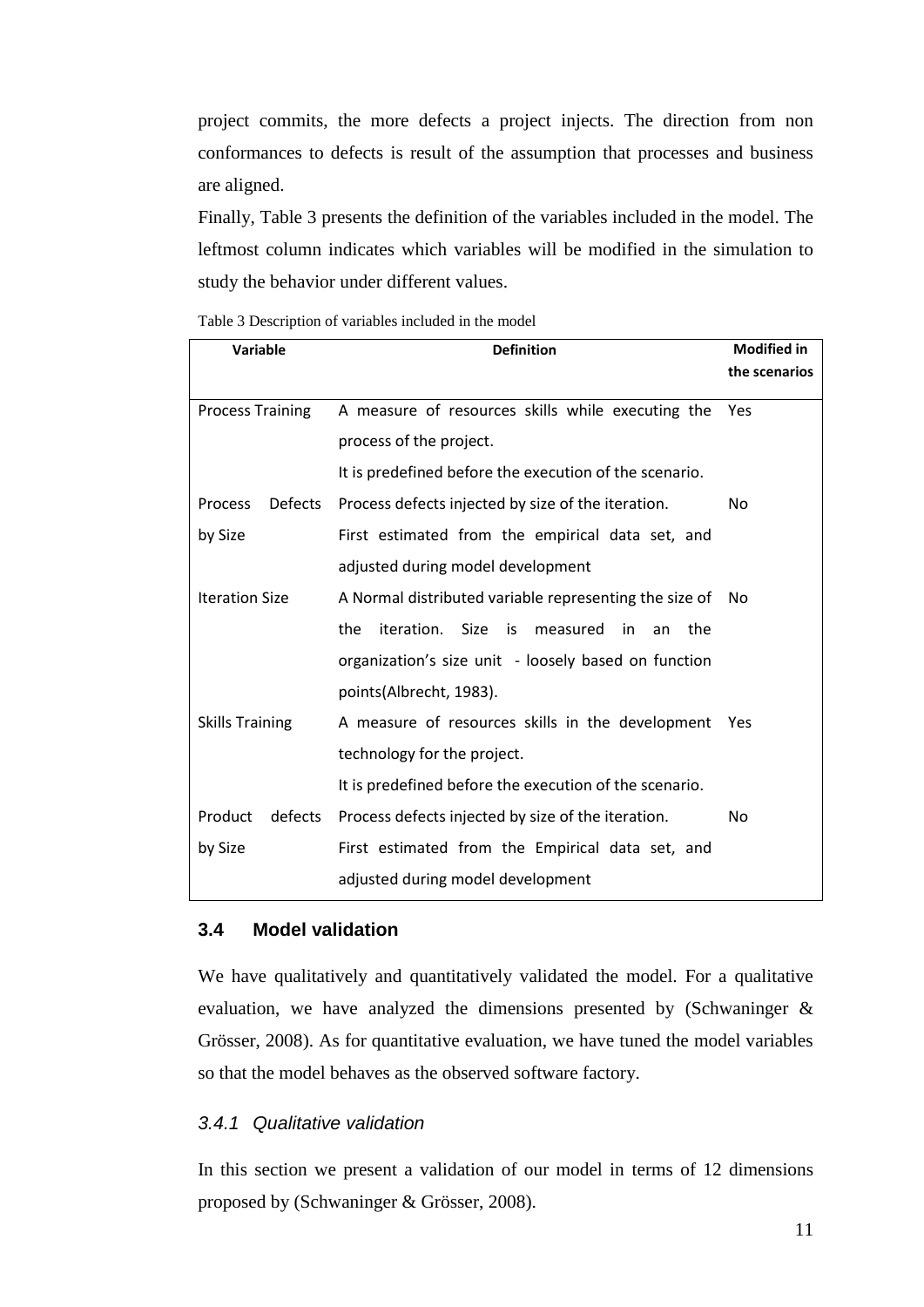*Refutability*; refers to the ability of a theory to be refuted or falsified. In this aspect we present a systems model which has been executed, and the main parameters are also presented. Therefore, it is possible for any third party to reproduce the model and propose defects or improvements to it.

*Importance*; refers to the significance or acceptance of the theory by stakeholders within the models domain. In our case, the impact that training and process improvement have had in the industry, are the basis for our claims of the importance of the question under study.

*Precision and clarity*; refers to the hypothesis of the model being clear and easily developed from the model. Through the design of the model, we have been careful at abiding by the definition of the concepts included in the model. Moreover in this paper we have paid close attention to communicating our assumptions when establishing the relationships within the model.

*Simplicity*; refers to a limitation of complexity and assumptions. Our working hypotheses have been made clear in section [3.2 .](#page-7-0) And, even though it could have been possible to include other aspects in the model, we valued simplicity over comprehensiveness. Our intention was to understand the impacts of the variables under study and not to produce a precise simulation of the observer reality.

*Comprehensiveness*; refers to the completeness of the coverage of the substantive areas of interest of the model. As mentioned in "simplicity" the model is comprehensive enough in its ability to answer the question, but other aspects and interactions which can be related to the research question could have been included in the model.

*Operationality*; refers to the model being testable and measure. This is positively affirmed since we have designed and implemented the model in a simulation package.

*Validity*; refers to the model being an accurate representation of reality. Our quantitative validation against observed data in a real production setting, gives enough confidence that the model behaves as the empirical data set. Nevertheless as it was explained with the "simplicity" concept there are several other variables that might have influence in the outcomes under study that were explicitly left out. *Reliability*; refers to the model being free of measurement errors. Our intention is that the model provides insight into the improvement of the different training options in light of the variation present in the production environment. Since the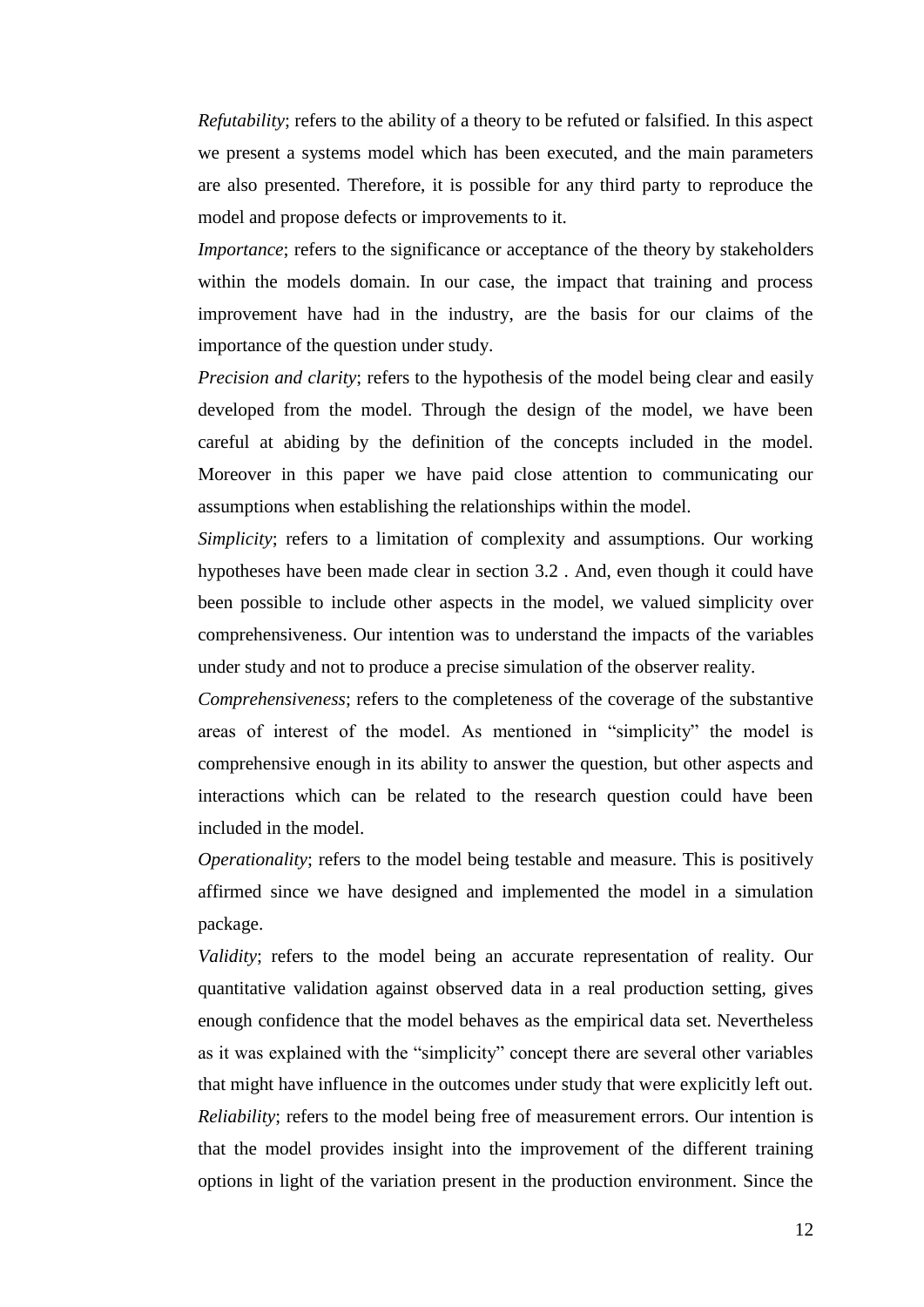model's variable definitions respect the definition of the software factory. And the model behaves as the empirical data set, it is reasonable to think that it is also subject to the same types of error present in the data set.

*Fruitfulness*; refers to the usefulness of the statements that can be made out of the model. The design and subsequent execution of the model has leaded us to the following affirmations (see the following sections):

Investing in process training reduces variation measured in non conformances and, if process and business are aligned, this variation has the overall effect of reducing defects.

Investing in engineering skills training also reduced overall production defects, but process variation does not decrease accordingly.

*Practicability*; the model provides a conceptual framework for practice. This characteristic could have been evaluated better if we had been successful at taking decisions in the software factory after the presentation of the model. Unfortunately, their attention shifted and an evaluation of the model from the practical viewpoint of a development organization could not be achieved.

This section showed that the model is an adequate representation of the reality. Threads to validity arise from design decisions which were consciously taken; this will be discussed further in section.

#### *3.4.2 Quantitative validation*

The initial values were the slope and the Y-intercept of the linear regression line for "Total non conformances" and "Total defects". These values were tuned until the model produced outputs (defects, non-conformances and project size) that could be comparable to the empirical data set.

Finally, in order to introduce variation, all model variables were initialized with the Normal distribution function of the IThink software package<sup>1</sup>, with the average taken from the empirical data set, and three times standard deviation (to allow for visible variations with ten iterations of each scenario). We completed several runs of the model to confirm that the exhibit behavior always produced outputs within the control lines of the empirical data set (the last 10 runs where included in this paper and are presented as Scenario 1, see section [4 \)](#page-14-0).

1

<sup>1</sup><http://www.iseesystems.com/>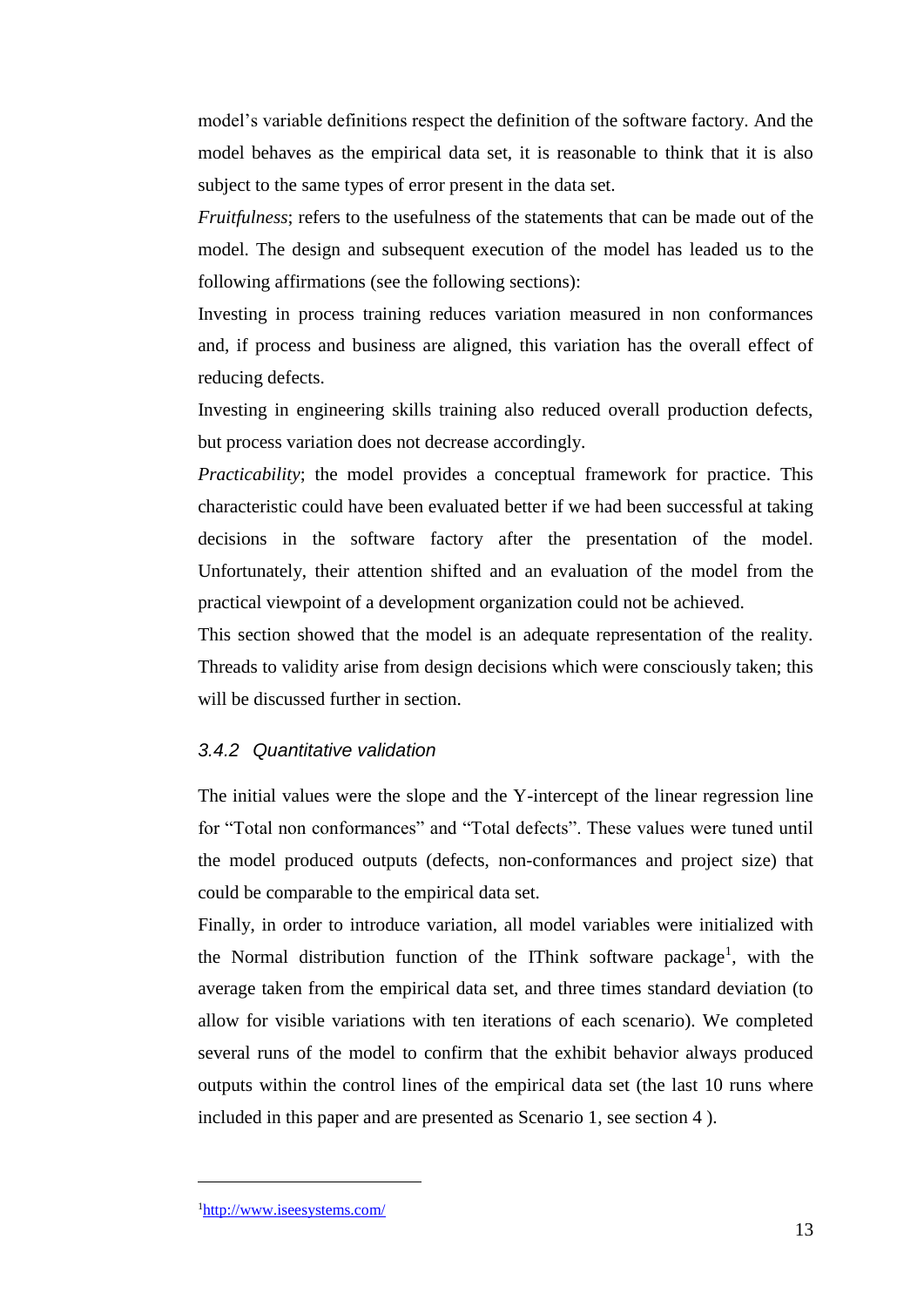### <span id="page-14-0"></span>**4 Model execution scenarios**

In order to test our research question, we have designed three scenarios to which the model will be executed. A scenario is defined as a set of 10 executions of the simulation with the *same values* for the independent variables. We have defined three scenarios to test the model: *Scenario 1: Baseline*; *Scenario 2: Process Training* and *Scenario 3: Skills training*.. Scenarios 2 and 3 differed for scenario 1, in that the variables that represent training are tampered in order to simulate that training has given to the resources performing the work.

Scenario 1: Performance Baseline. The objective of these runs is to adjust the model parameters so that it behaves as the observed empirical data set. Once enough confidence is gained with the behavior of the model the training variables can be adjusted to study the behavior of the system.

The scenario 1 will be considered a successful representation of the Empirical data set if: (1) there is no significant shift in the process control lines for each dimension (non-conformance; product size, total defects); (2) the  $C_{pk}$  index for the Scenario 1 are lower than in the Empirical dataset.

Since is that the simulation has more data points than the empirical data set, the individual run chart will more descriptive power for the scenarios (Florac et al., 1997).This means that it is expected that the control limits should shrink around the average. Therefore, we will perform the Student's t test of means to study if there is a significant shift in the averages between the empirical data set and scenario 1.

*Scenario 2: Process training*. This scenario represents the state in which human resources have been thoroughly trained in the organizations process and they have been given no training to improve their skills in the technology. The process training variable will be increased fourfold and the skills training variable will be left with the nominal values.

*Scenario 3: Skills training*. This scenario represents the state in which human resources have been thoroughly trained in the development technology and they have been given no training to improve their knowledge of the process. The skills training variable will be increased fourfold and process training variable will be left with the nominal values.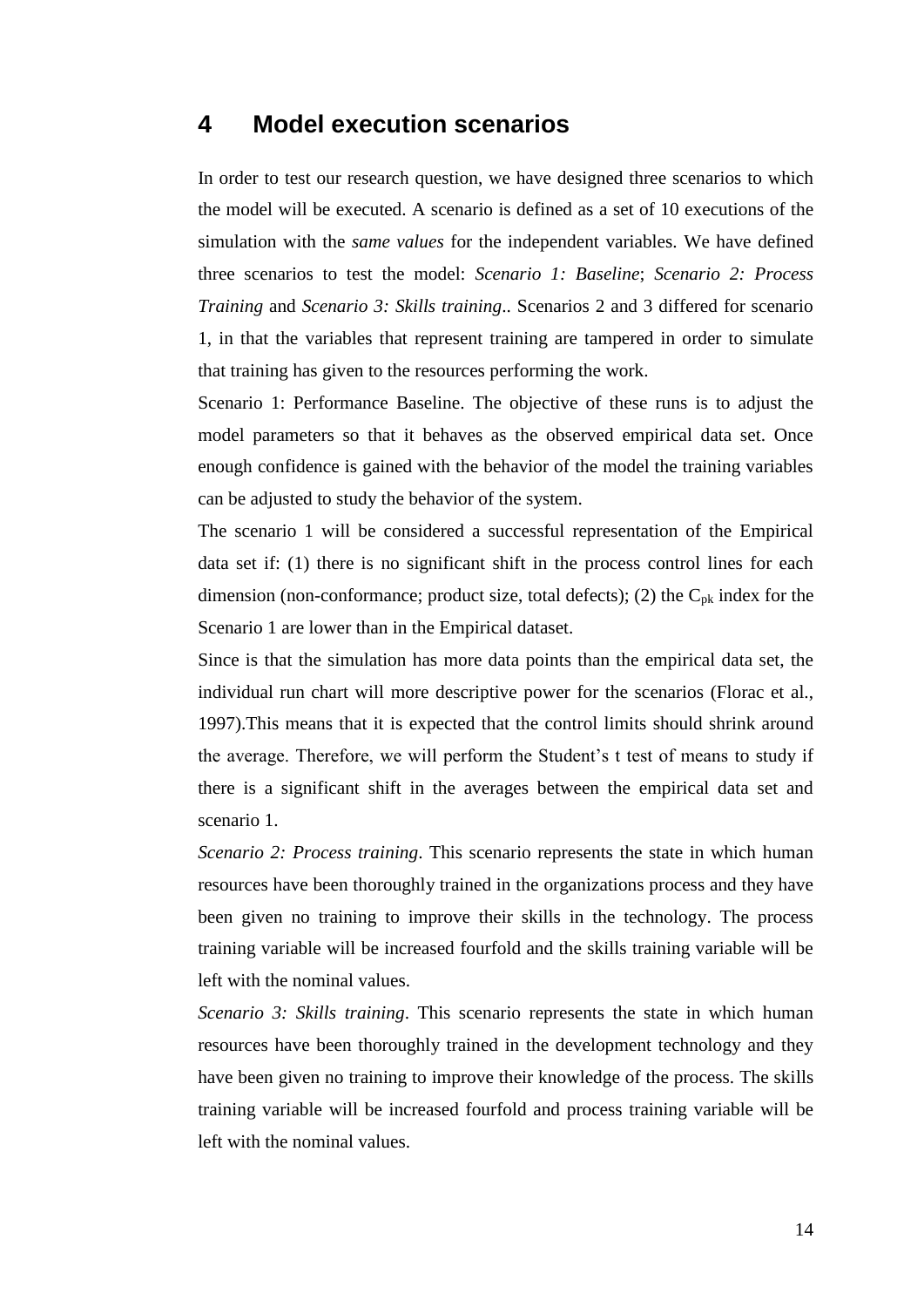#### <span id="page-15-1"></span>**4.1 Evaluation objectives**

We will analyze the three scenarios and their behavior against each other and against the empirical data set (see [Table 1\)](#page-8-0). As mentioned, the objective of this study is to evaluate how training affects the performance of a software process. This objective will be broken down in the following questions:

I. Does scenario 1 behave as the empirical data set?

II. How does the outputs of scenario 2 and 3 compare against each other?

III. How do they compare against scenario 1?

Each question will be analyzed by observing the shifts in the process control limit and the evaluation of the process capability index. As a reference, the control limit for the empirical data set will be used as the specification limits in the application of the Cpk formula for the scenarios.

#### **4.2 Process simulation runs**

[Table 4p](#page-15-0)resents the results of the execution of the scenarios, numbered columns correspond to a simulation run within one scenario.

| $\overline{\phantom{0}}$ | Run                        | $\mathbf{1}$   | $\overline{2}$ | 3              | 4              | 5              | 6            | $\overline{\mathbf{z}}$ | 8              | 9              | 10             |  |
|--------------------------|----------------------------|----------------|----------------|----------------|----------------|----------------|--------------|-------------------------|----------------|----------------|----------------|--|
|                          | <b>Process training</b>    |                | x1             |                |                |                |              |                         |                |                |                |  |
|                          | <b>Developers training</b> |                | x1             |                |                |                |              |                         |                |                |                |  |
| Scenario                 | <b>Non-conformances</b>    | 10             | 11             | 8              | 10             | 11             | 8            | $\overline{7}$          | 8              | 12             | 10             |  |
|                          | <b>Size</b>                | 480            | 683            | 395            | 551            | 492            | 679          | 529                     | 712            | 746            | 748            |  |
|                          | <b>Defects</b>             | 150            | 219            | 177            | 263            | 168            | 285          | 145                     | 347            | 216            | 262            |  |
|                          | <b>Run</b>                 | 11             | 12             | 13             | 14             | 15             | 16           | 17                      | 18             | 19             | 20             |  |
|                          | <b>Process training</b>    |                | x4             |                |                |                |              |                         |                |                |                |  |
|                          | <b>Developers training</b> | x1             |                |                |                |                |              |                         |                |                |                |  |
| $\sim$                   | <b>Non-conformances</b>    | $\overline{2}$ | $\overline{2}$ | $\overline{2}$ | $\overline{2}$ | $\overline{2}$ | $\mathbf{1}$ | 3                       | $\overline{2}$ | $\overline{2}$ | $\overline{2}$ |  |
| Scenario                 | <b>Size</b>                | 654            | 562            | 439            | 709            | 652            | 527          | 758                     | 579            | 454            | 673            |  |
|                          | <b>Defects</b>             | 199            | 173            | 141            | 143            | 159            | 133          | 213                     | 188            | 158            | 197            |  |
|                          | Run                        | 21             | 22             | 23             | 24             | 25             | 26           | 27                      | 28             | 29             | 30             |  |
| $\sim$                   | <b>Process training</b>    | x1             |                |                |                |                |              |                         |                |                |                |  |
| Scenario                 | <b>Developers training</b> |                | x4             |                |                |                |              |                         |                |                |                |  |
|                          | <b>Non-conformances</b>    | 7              | 10             | 7              | 8              | 11             | 8            | 10                      | 9              | 8              | $\overline{7}$ |  |

<span id="page-15-0"></span>Table 4 Process simulation results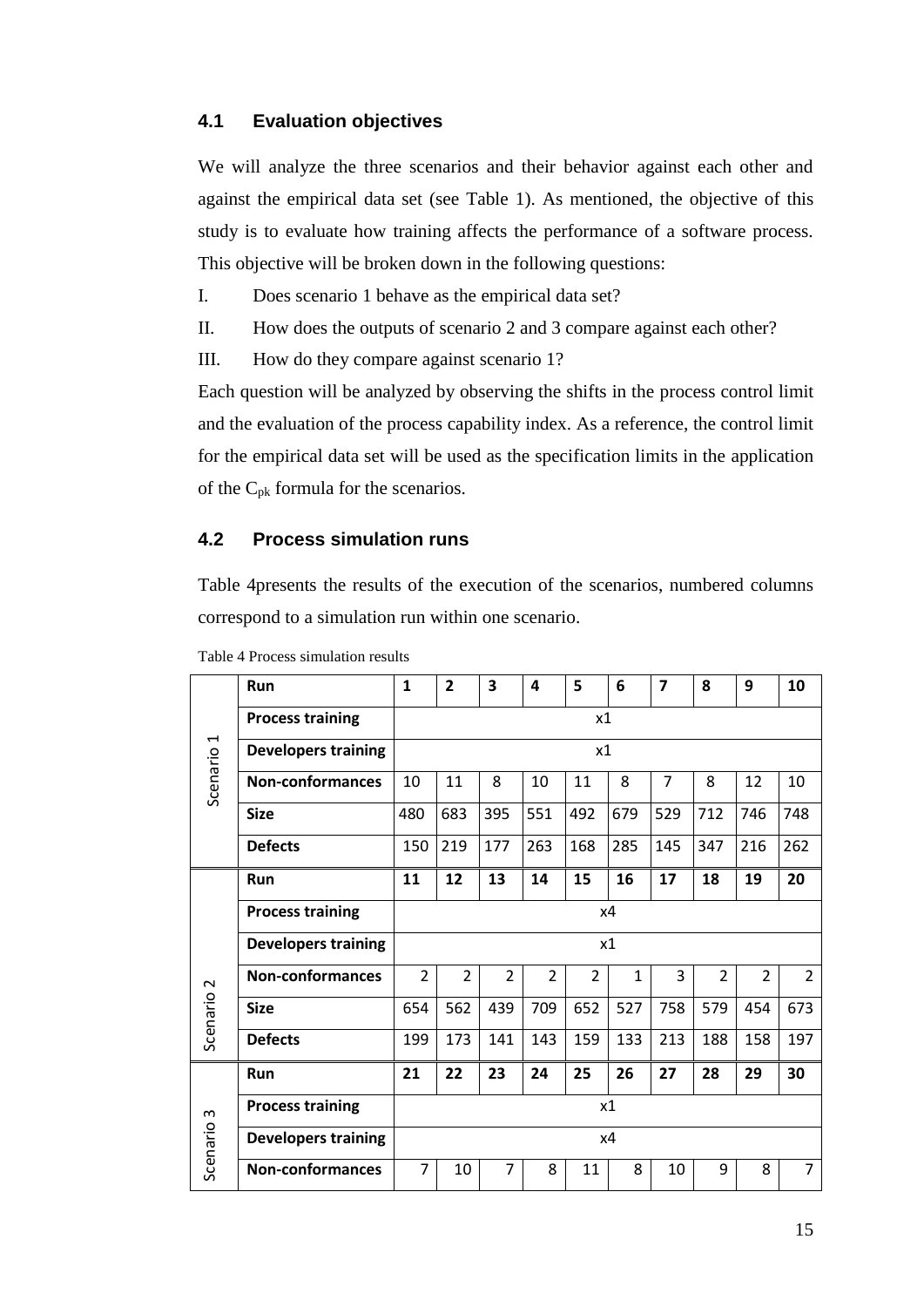| <b>Size</b>    | 707 | 608 | 550 | 565 | 703         | 671 | 588 l | 631           | $\vert$ 571 | 639 |
|----------------|-----|-----|-----|-----|-------------|-----|-------|---------------|-------------|-----|
| <b>Defects</b> | 294 | 211 | 187 |     | $229$   266 | 196 | 201   | .   235   165 |             | 153 |

With the previous data, control limits were calculated for each of the scenario. [Fig](#page-16-0)  [5](#page-16-0) presents a process control graph with all scenarios included. The vertical swim lines represent the division between the scenarios.







<span id="page-16-0"></span>

The following table presents the  $C_{PK}$  indexes for each of the process dimensions associated to the process output measures (non conformances and defects). The higher the  $C_{PK}$  the better the result of the scenario is.

Table 5 Cpk by scenario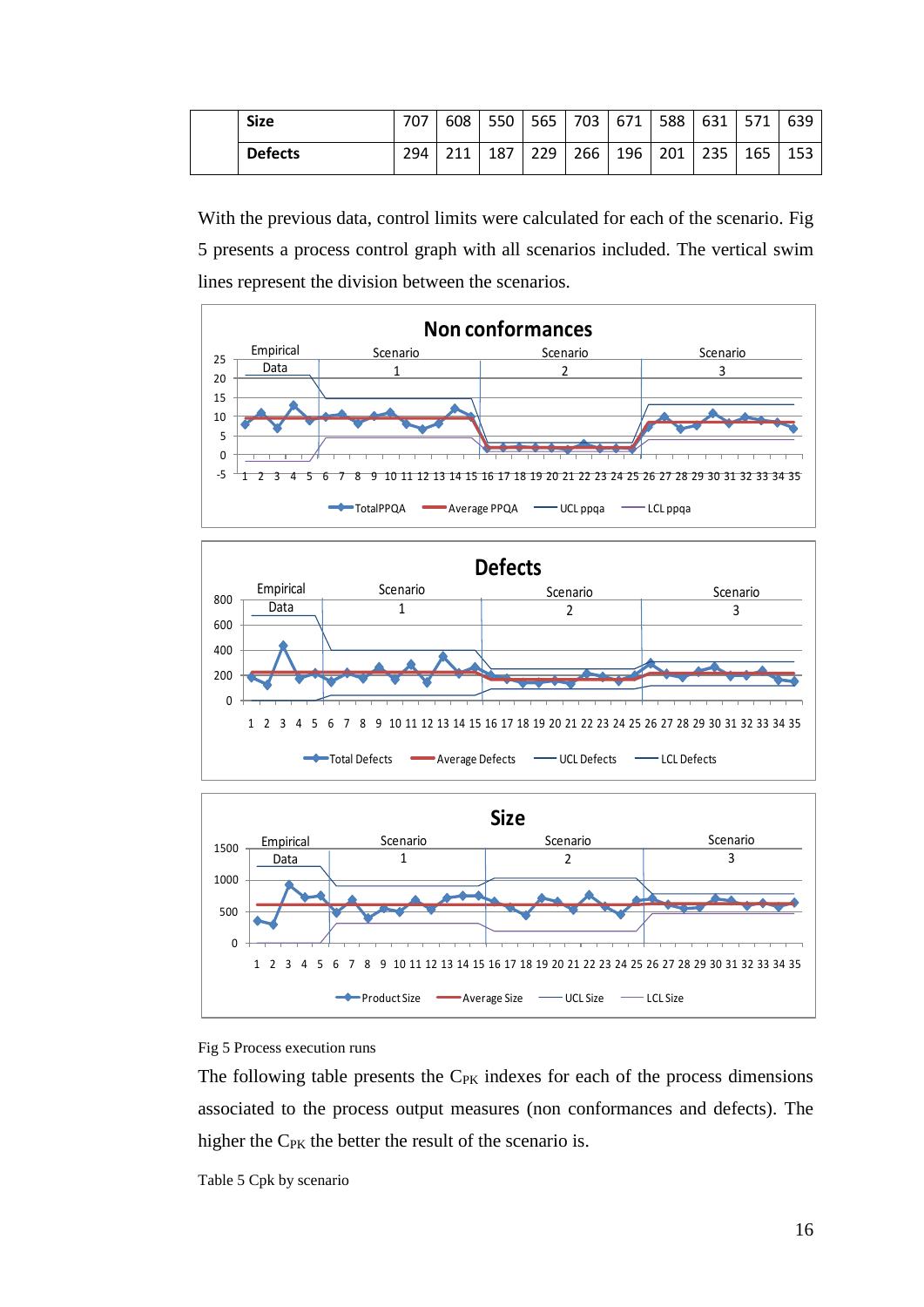| <b>Simulation Run</b>     | Non conformances $(C_{PK})$ | Defects (C <sub>PK</sub> ) |
|---------------------------|-----------------------------|----------------------------|
| <b>Empirical Data Set</b> | 1.6                         | 0.6                        |
| Scenario 1                | 2.3                         | 1.1                        |
| Scenario 2                | 3.0                         | 9.6                        |
| Scenario 3                | 2.5                         | 2.8                        |

## <span id="page-17-0"></span>**5 Analysis**

This section will present a discussion of the results guided by the questions presented in section [4.1 .](#page-15-1)

I. Does scenario 1 behave as the empirical data set?

The first task was to validate the model by assuring that the scenario 1 behaves like the Empirical data set. This is an important step in order to demonstrate that our design criteria have been met and that the model is a faithful representation of the reality. In [Fig 5](#page-16-0) the comparison between the averages and the control limits of the empirical data set and scenario 1 can be observed. A root cause that explains the observed reduction in the control limits is the fact the simulation scenarios have more data points than the empirical data set.

Furthermore, a Student's t test to determine whether there was a difference within the averages of the process variables (size, non-conformances, defects) between the empirical data set and scenario 1. This revealed that there are no significant differences among the average of the process variables in the scenario 1, so the difference can be attributed to chance. The results are presented in [Table 6.](#page-17-1)

| <b>Process Variable</b> | Levenes's test for equality of means |       |      |     | t-test for equality of means |  |  |  |
|-------------------------|--------------------------------------|-------|------|-----|------------------------------|--|--|--|
|                         |                                      | Sig   |      | Df  | Sig (2 tailed)               |  |  |  |
| Non conformances        | 1.212                                | 0.291 | 0.08 | 5.9 | 0.94                         |  |  |  |
| Size                    | 10.522                               | 0.06  | 0.05 | 4.9 | 0.96                         |  |  |  |
| <b>Defects</b>          | 1.066                                | 0.321 | 0.06 | 5.2 | 0.96                         |  |  |  |

<span id="page-17-1"></span>Table 6t-test for equality of means for scenario 1

This result gives enough confidence that the model behaves like the empirical data set, and therefore the initial conditions can be modified to study how the system behaves under different conditions.

II. How does the outputs of scenario 2 and 3 compare against each other?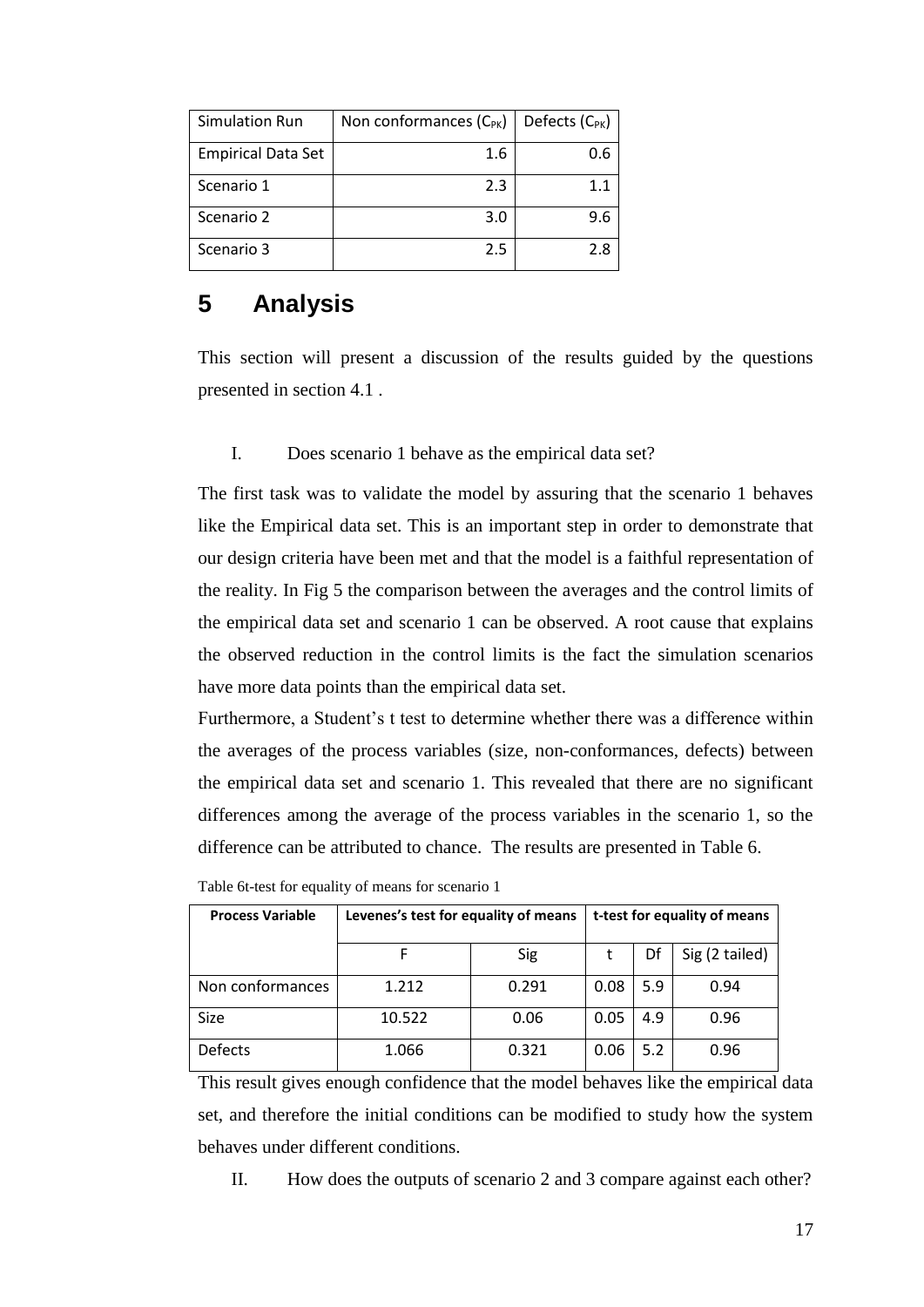[Fig 5](#page-16-0) shows that scenario 2 presents the smallest average of defects and also the smallest variation. Therefore, not only has the process in scenario 2 decreased the number of defects on the organization projects, but it has also limited variation. This makes for more predictable processes. Therefore, a project executing under scenario 2, produces fewer defects and exhibit more controllable processes. Moreover, C<sub>pk</sub>, comparisons also show that scenario 2 outperforms scenario 3.

A final note is that in scenario 2, there were significant differences in the size variable. Taking into account the model design, the size variable has no input from any other model variable; so we will disregard this observation and understand it as a symptom of the diffusion principle of a random variable (Feller, 1968).

III. How do scenario 2 and 3 compare against scenario 1?

Both scenario 2 and 3 outperform scenario 1 in terms of reduced defects, non conformances and process variation. Hence our model confirms the impact of training in the performance of the workforce. Furthermore, scenario 2 accounts for fewer defects, and less variation. This is an asset for production environments. Therefore, according to our model and simulations, investing training in process conformance has more impact than investing it in technology skills. We can assert this because Scenario 2 produces less defects and a more controllable process, and because it is the scenario with the highest the  $C_{pk}$  for each of the two output variables.

## <span id="page-18-0"></span>**6 Threats to validity**

This section presents a discussion on the threats to validity that can influence the conclusions on this paper. This discussion will be based on the categories of threads to validity described by (Wohlin et al., 2000).

Conclusion validity is concerned with the relationship between the treatment and the outcome. There must be statistical significance to support the relationship. The simulation is inherently quantitative; furthermore, the conclusions expressed have been based in statistical process control guidelines which build enough confidence  $(p > 95\%)$  to support the conclusions taken.

Internal validity is concerned with making sure that the relationship observed between the treatments is causal and that no outside factor can have an influence on the outcome. In the case of a simulation, once the scope and variables have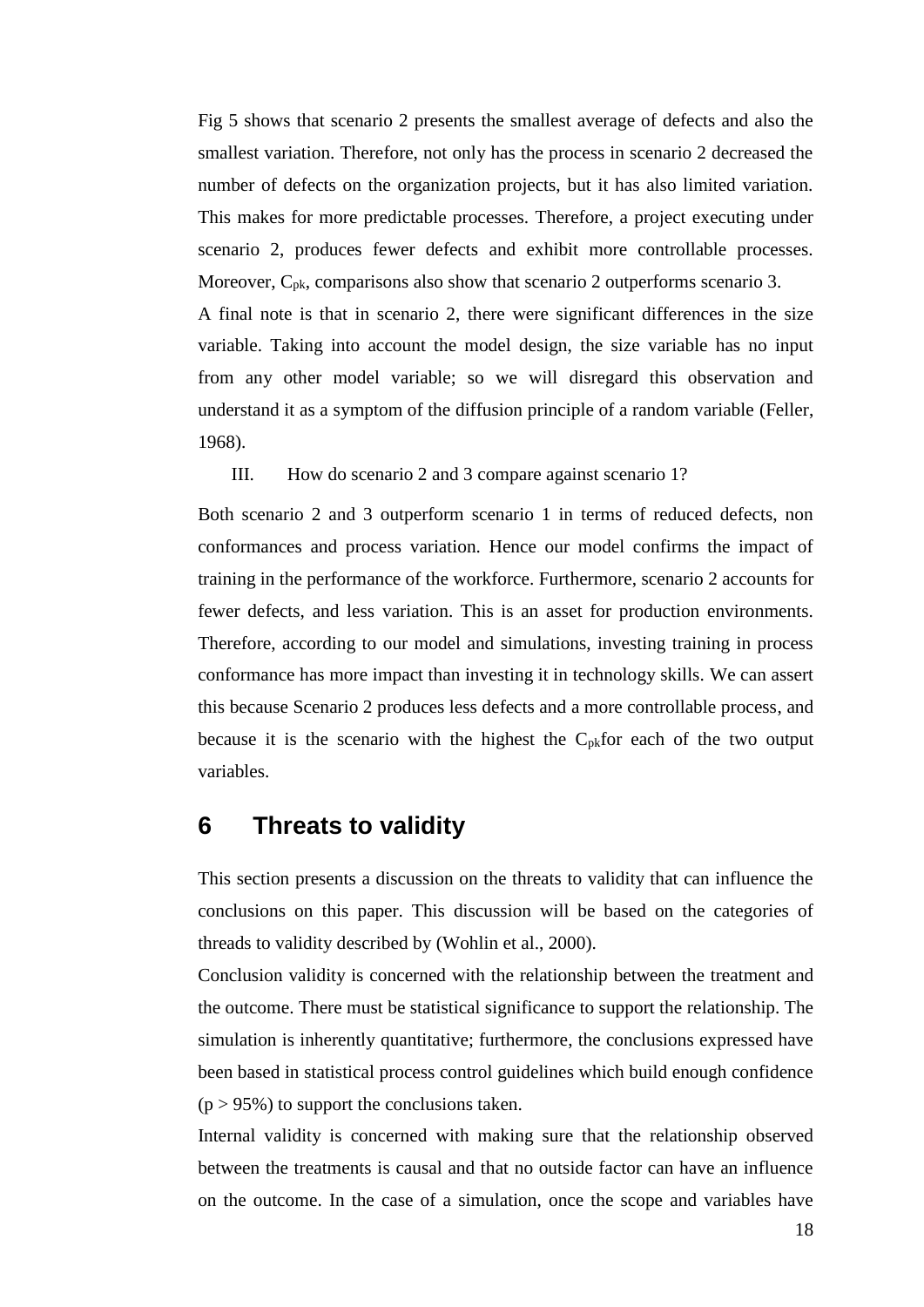been set, no other variables within the simulation can affect the outcome. In this case, the simulation can only be affected by the software of the simulation platform in which the model was developed.

External validity is concerned with generalisation of the results. External validity focuses on whether the conclusions can be statistically inferred from the data.Whoever tries to use the model should first evaluate if the variables used in the model represents an accurate description of their reality. In this work the model has been designed against a single software factory in Montevideo, Uruguay.

In addition to this, they should also make sure that their observed reality behaves like the empirical data set. If it is not, it would be best to re-calibrate the model until it has obtained results that more accurately represent the new reality.

Finally, construct validity is concerned with the degree at which the actual measurements correlate to the theorized measurements. In the case of this study, construct validity is highly influenced by the decisions taken during the development of the simulation – for instance the definition of a defect used in the model. In order to minimize this risk we have taken the following actions. In section [3.2](#page-7-0) we have conveyed the decisions taken during the development of the model. Furthermore, in order to validate it, we had set quantitative goals for the model to behave as the observed software factory. And in section [3.4 w](#page-11-0)e have presented a qualitative validation of the model.

## **7 Conclusions**

This paper has presented a systemic simulation which was developed in order to understand how a stable process behaves when process conformance or technological skills of the workforce is improved. The model presented was quantitatively and qualitatively validated. First, it was built to simulate the behaviour of a software organization. A baseline execution of the model has been presented which shows that its' outputs perform at levels within the variation of the software factory. Furthermore, qualitative evaluation of the model was carried out in order to minimize the researchers' bias at modelling the reality.

The model variables were then adjusted to study the research question in this paper. Three scenarios were designed to evaluate the research question. The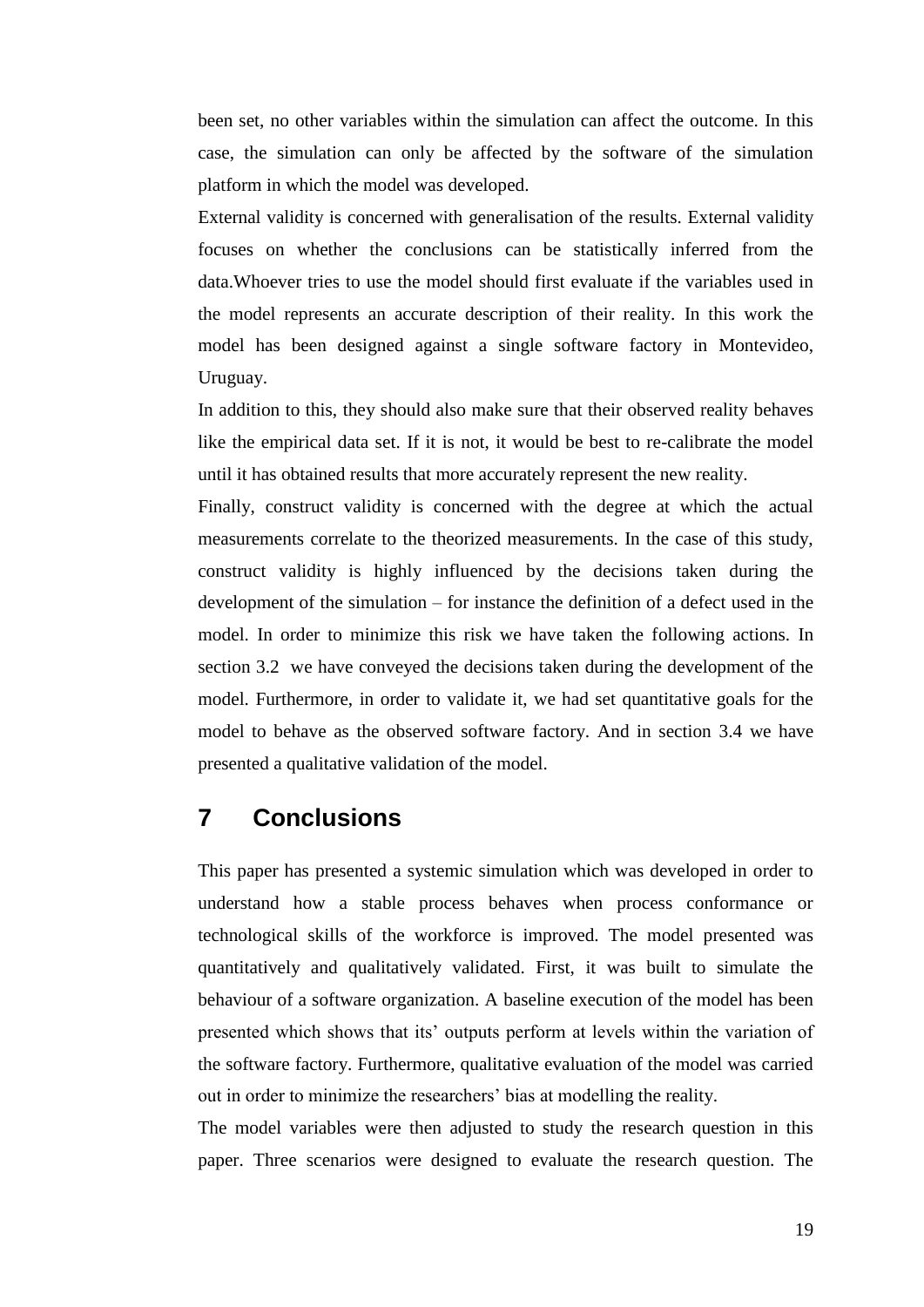resulting execution shows that investing training in process conformance results in more predictable processes and a product with fewer defects.

Finally, it has not been modelled how outdated technology skills impacts on quality in the long run. It is reasonable to expect that as the gap widens other factors will start limiting the effectives presented in this paper (a patter know as "limits to growth" in systemic thinking). Therefore, we suggest that organizations looking to take benefits from our results should establish measurements to control the results of either type of training.

## **8 References**

- Abdel-Hamid, T., & Madnick, S. (1991). *Software Project Dynamics: An Integrated Approach*. Prentice Hall PTR.
- Albrecht, A. J. (1983). Software function, source licnes of code, and development effort prediction: A software science validation. *IEEE Transactions on Software Engineering*, *9*(6), 639-648.
- Anderson, D. (2003). *Agile Management for Software Engineering: Applying the Theory of Constraints for Business Results*. (P. Coad, Ed.)*Coad Series on Software Engineering*. Prentice Hall PTR.
- Barros, M. O., Werner, C. M. L., & Travassos, G. H. (2000). Using process modeling and dynamic simulation to support software process quality management. *XIV Simpósio Brasileiro de Engenharia de Software, Workshop de Qualidade de Softwarw*. João Pessoa: SBC.
- CMMI Product Team. (2010). CMMI for Development, Version 1.3. Improving processes for developing better products and services. Software Engineering Institute.
- Cocco, L., Mannaro, K., Concas, G., & Marchesi, M. (2011). Simulating Kanban and Scrum vs. Waterfall with System Dynamics. *12th International Conference Agile Processes in Software Engineering and Extreme Programming*. Madrid 2011. doi:10.1007/978-3-642-20677-1\_9
- Feller, W. (1968). *An Introduction to the Probability Theory and its Applications*. New York: John Wiley & Sons.
- Florac, W. A., Park, R. E., & Carleton, A. (1997). Practical Software Measurement: Measuring for Process Management and Improvement. Pittsburgh: Software Engineering Institute.
- Forrester, J. W. (1969). *Urban dynamics*. Waltham, MA: Pegasus Communications.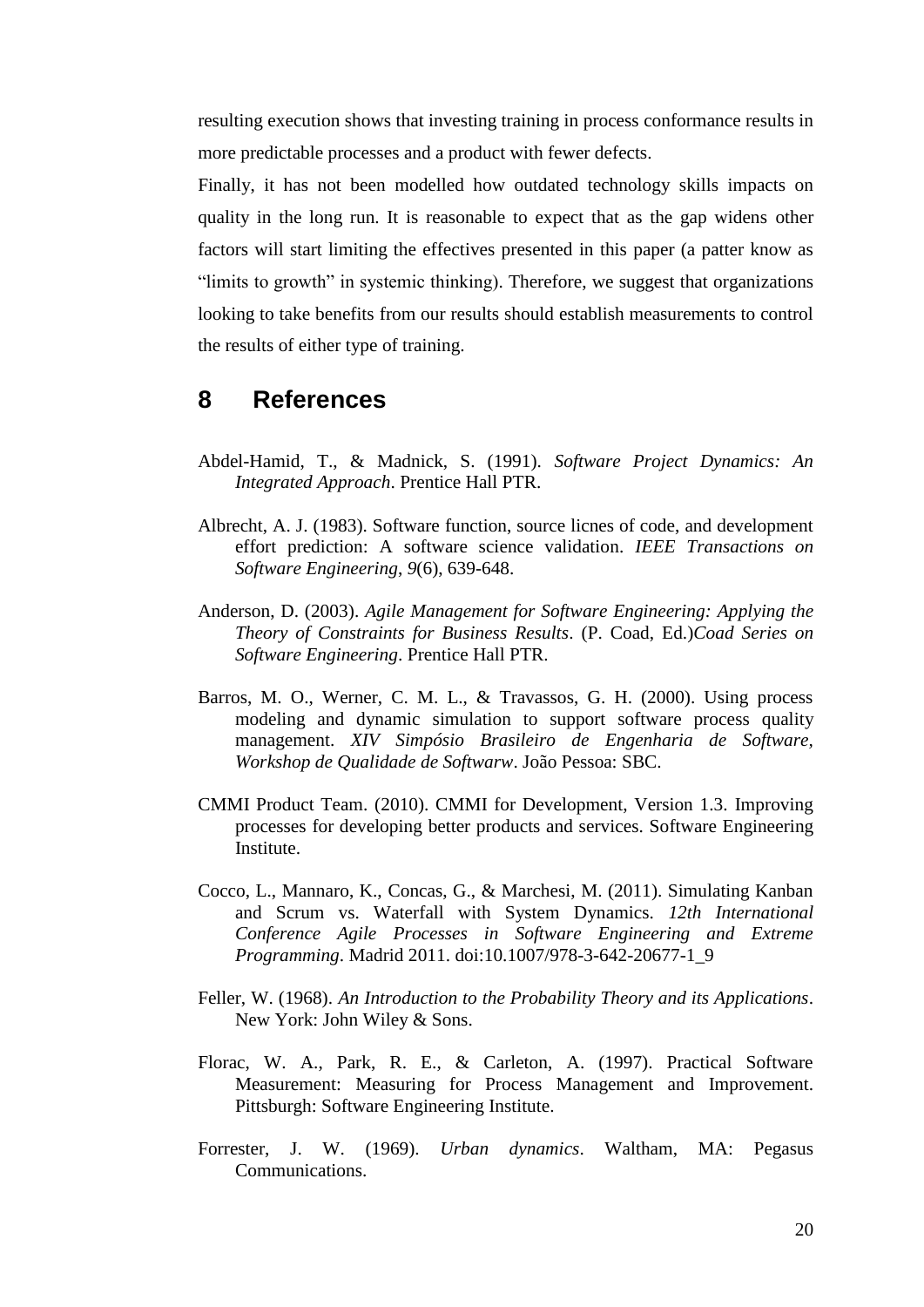- IEEE. (1990). IEEE STD 610.12-1990. Standard Glossary of Software Engineering Terminology. (Institute of Electrical and Electronics Engineers, Ed.)*IEEE STD 610.12-1990*.
- ISO. (2000). ISO 19011 Quality Management System Auditing. (International Standards Organization, Ed.).
- ISO. (2008). ISO 9001:2008(E). Quality Management Systems Requirements. (International Standards Organization, Ed.).
- Kellner, M. (1999). Software process simulation modeling: Why? What? How? *Journal of Systems and Software*, *46*(2-3), 91-105. doi:10.1016/S0164- 1212(99)00003-5
- Madachy, R. J. (2008). *Software Process Dynamics*. Wiley-IEEE Press.
- Matalonga, S., & San Feliu, T. (2009). Using defects to account for the investment in support process areas. *Europe SEPG 09*. Prague, Czech Republic.
- Matalonga, S., & San Feliu, T. (2010). Using Process and Product Quality Assurance Audits to Measure Process Business Alignment. *International Conference of Software and Systems Engineering and their Applications*. Paris, France.
- Müller, M., & Pfahl, D. (2008). Simulation Methods. In F. Shull, J. Singer, & D. I. K. Sjoberg (Eds.), *Guide to Advances Empirical Software Engineering*. Lysaker, Norway: Springer.
- Pfahl, D., Klemm, M., & Ruhe, G. (2001). A CBT module with integrated simulation component for software project management education and training. *Journal of Systems and Software*, *59*(3), 283-298. Retrieved from http://www.sciencedirect.com/science/article/B6V0N-44C84K6- 7/2/57eb13c7610fc32fe2a44125c04b7207
- Pfahl, D., & Lebsanft, K. (1999). Integration of system dynamics modelling with descriptive process modelling and goal-oriented measurement. *Journal of Systems and Software*, *46*(2-3), 135-150. Retrieved from http://www.sciencedirect.com/science/article/B6V0N-3WN6V65- 6/2/0865484a773044b2d091a0183a15f7bf
- Pyzdek, T. (2003). *The Six Sigma Handbook: The Complete Guide for Greenbelts, Blackbelts, and Managers at All Levels*. (McGraw-Hill, Ed.) (Second Edi.). McGraw-Hill.
- SEI. (2011). CMMI® for SCAMPI Class A Appraisal Results 2011 Mid-Year Update. (S. E. Institute, Ed.)*CMMI Maturity Profile*. Pittsburgh: Carnegie Carnegie Mellon University Mellon University. Retrieved from http://www.sei.cmu.edu/cmmi/casestudies/profiles/pdfs/upload/2011SeptCM MI-2.pdf